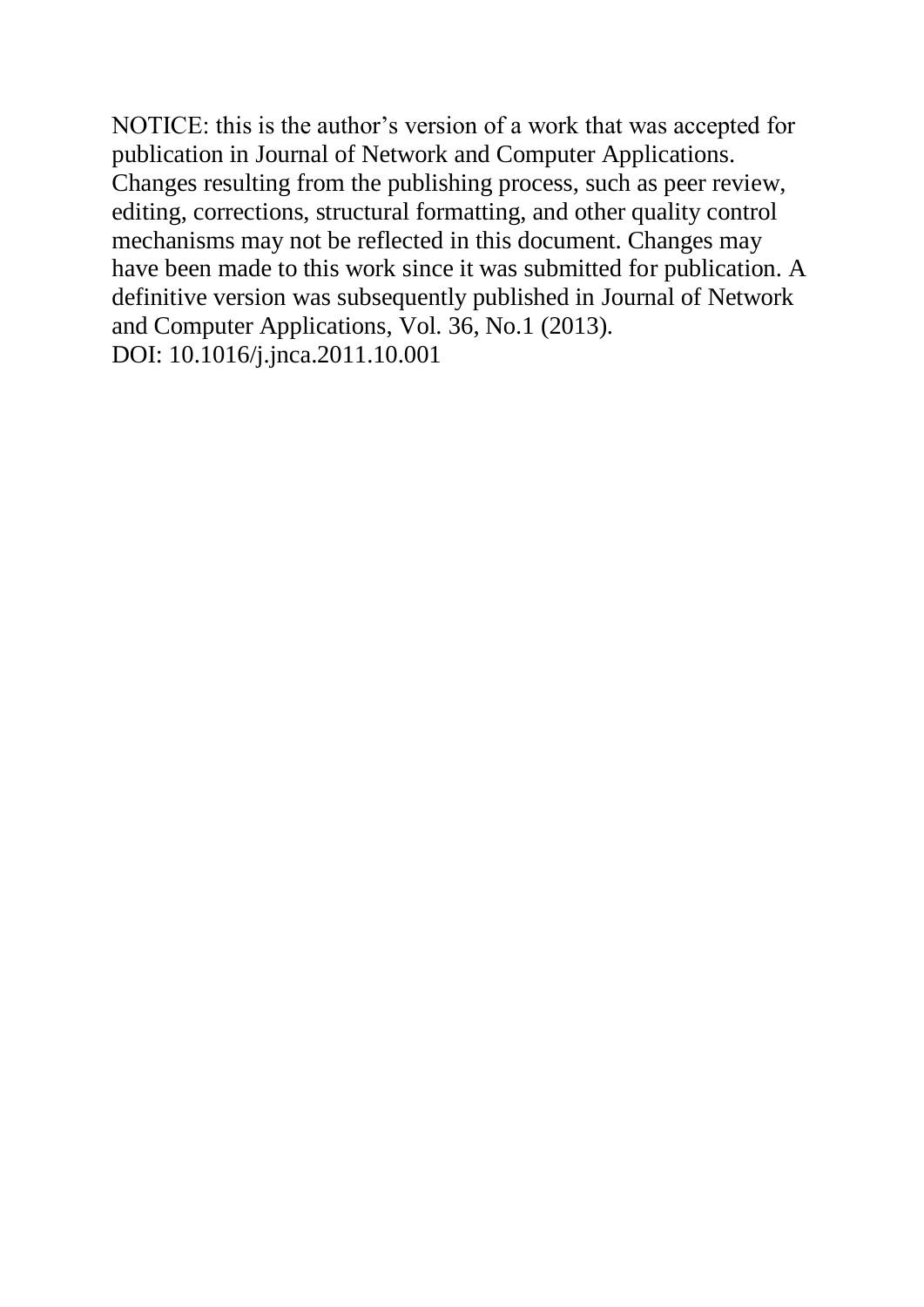# **Wireless Sensor Network Transport Protocol: A Critical Review**

<sup>1</sup>A. J. Dinusha Rathnayaka, <sup>2</sup>Vidyasagar M. Potdar

Digital Ecosystems and Business Intelligence Institute Curtin University of Technology Perth, Western Australia.

<sup>1</sup>abekoon.rathnayaka@postgrad.curtin.edu.au <sup>2</sup>v.potdar@curtin.edu.au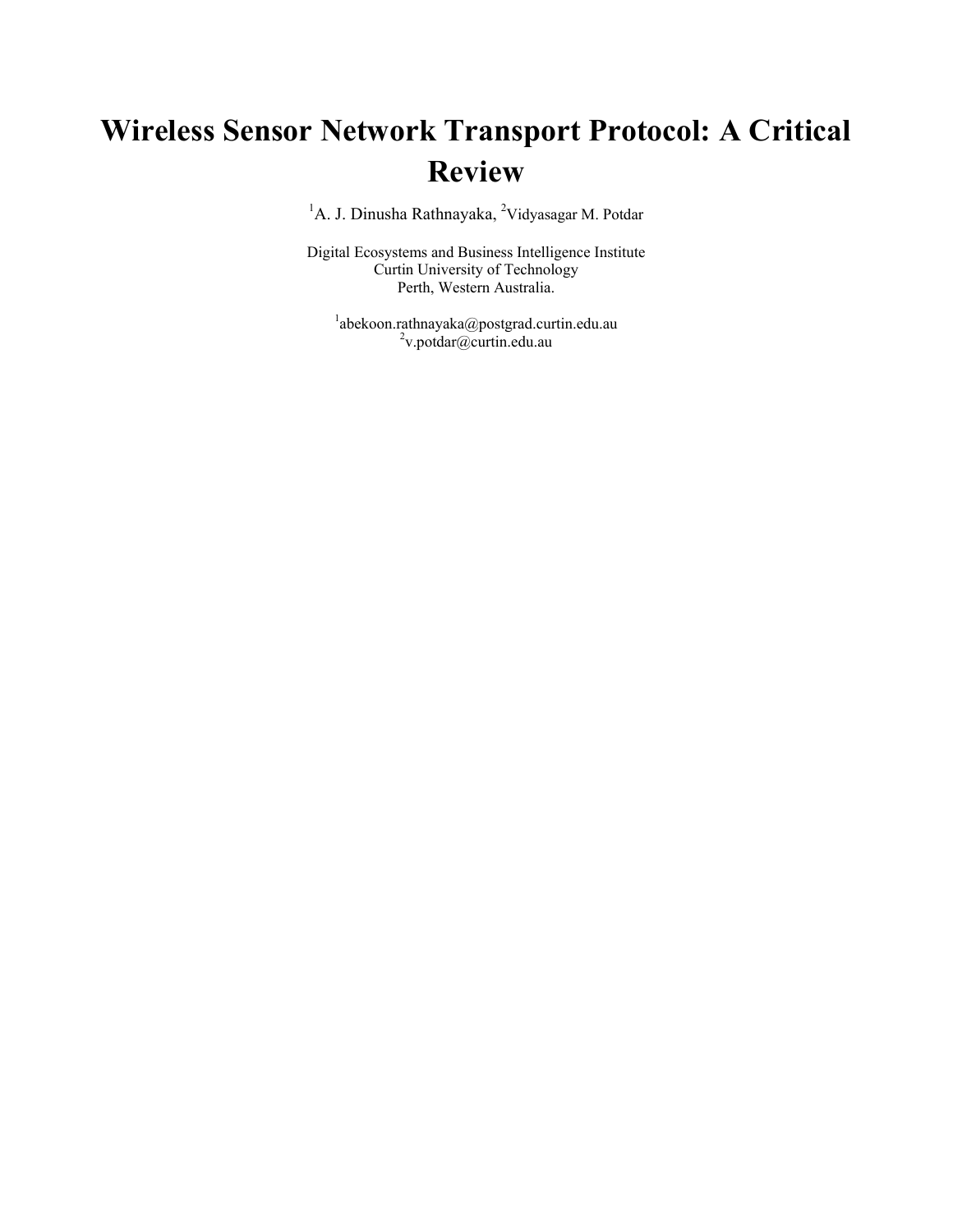*Abstract***— The transport protocols for Wireless Sensor Network (WSN) play vital role in achieving the high performance together with longevity of the network. The researchers are continuously contributing in developing new transport layer protocols based on different principles and architectures enabling different combinations of technical features. The uniqueness of each new protocol more or less lies in these functional features, which can be commonly classified based on their proficiencies in fulfilling congestion control, reliability support, and prioritization. The performance of these protocols has been evaluated using dissimilar set of experimental/simulation parameters, thus there is no well defined benchmark for experimental/simulation settings. The researchers working in this area have to compare the performance of the new protocol with the existing protocols to prove that new protocol is better. However, one of the major challenges faced by the researchers is investigating the performance of all the existing protocols, which have been tested in different simulation environments. This leads the significance of having a well-defined benchmark for the experimental/simulation settings. If the future researchers simulate their protocols according to a standard set of simulation/experimental settings, the performance of those protocols can be directly compared with each other just using the published simulation results. This article offers a twofold contribution to support researchers working in the area of WSN transport protocol design. First, we extensively review the technical features of existing transport protocols and suggest a generic framework for a WSN transport protocol, which offers a strong groundwork for the new researchers to identify the open research issues. Second we analyze the experimental settings, focused application areas and the addressed performance criteria of existing protocols; thus suggest a benchmark of experimental/simulation settings for evaluating prospective transport protocols.** 

*Keywords- Wireless Sensor Network; Transport layer protocol; Reliability; Congestion control; Prioritization; Experimental/simulation settings; Benchmark* 

## **1. Introduction**

Wireless Sensor Network (WSN) (Culler et al. 2004) is comprised of tiny embedded devices termed as "motes" that has inbuilt features for sensing, processing and communicating information over wireless channels. Transport protocols has gained fundamental importance in WSN as it establishes end-to-end connections over the network, while offering services such as congestion control, flow control, fair allocation of bandwidth, reliability, packet-loss recovery, energy efficiency and heterogeneous application support. However proven transport protocols like User Datagram Protocol (UDP) (http://tools.ietf.org/html/rfc768, 2008) and Transmission Control Protocol (TCP) (www.ibiblio.org/pub/docs/rfc/rfc793.txt, 2008) are inappropriate for WSN due to many constraints in terms of throughput and energy efficiency. One of the major limitations in TCP is that it involves with end-to-end reliability model and enables expensive retransmission mechanism along every hop of the path between the source and the sink, if the packet is lost. TCP exhibits low throughput since it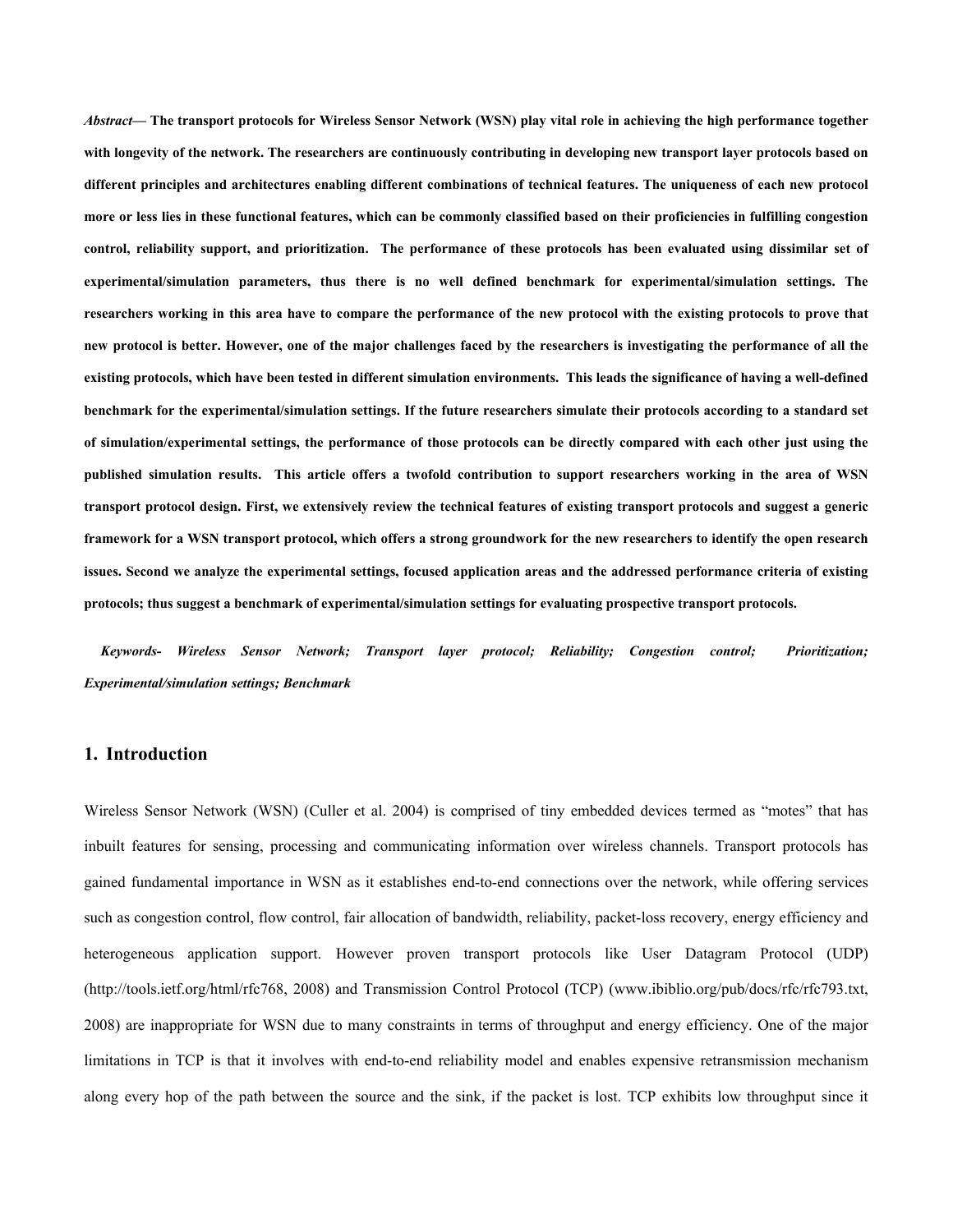assumes that packet drop occurs due to congestion only and reduces the transmission rate. In contrast, UDP does not offer reliability, flow control and congestion control, which are critical in WSN applications. The recent research community has attempted to overcome the limitations of standard protocols by developing novel transport protocols targeting WSNs. However different transport protocols use different technical parameters and mechanisms in achieving steady data communication in WSNs. Based on those parameters and mechanisms, these existing contributions can be classified into three categories; (i) Protocols that support reliability only, (ii) Protocols that support congestion control only, and (iii) protocols that support both (Table. I). The section 2 of this article extensively analyses the technical features and mechanisms used by different protocols and present a generic framework for WSN transport protocol based on those diverse features and mechanisms. In literature, we can find several research articles that compare the technical features and mechanisms of different transport protocols (C. Yang et al. 2006; Justin and Mohammed 2007). However, those works have not attempted to investigate all the protocols that we have analysed in this article, or to present a generic framework for WSN transport protocol.

Generally the researchers verify the concepts and confirm the performance advancements offered by their models through simulations and/or experiments. However different researchers have used different experimental/simulation environments having different settings such as packet size, number of exploited sensors and their distribution in the field, buffer size, coverage area, simulation duration and initial traffic load. As a result, the new researcher cannot directly compare the performance simulation results of the new protocol with the published performance simulation results of existing ones. In addition, it's impractical to run all the existing protocols in the same simulation environment, which is used to simulate the new protocol, due to the difficulty in finding simulation source codes for all existing works and time constraints. In literature, we can find that certain researchers have compared their new protocol with TCP and its variants and sometimes compared with few other recent protocols, but not with all existing protocols (Alam and Hong 2009; Cagri et al. 2008; Wang et al. 2006). Considering all these issues, we can say that one of the fundamental challenges faced by the researchers working in this area is the effective comparison of all these existing protocols. However, if there is a well defined benchmark for experimental/simulation settings, all the researchers tend to follow the same benchmark in testing their protocol, thus the new researcher can easily evaluate the performance of his new protocol just by comparing with the published simulation/experimental results of previous works. This leads the fundamental requirement of presenting a benchmark for experimental settings. In literature, to date, there are no published works that analyse the experimental/simulation settings used by different protocols or present a benchmark for simulation/experiment settings. The section 3 of this article addresses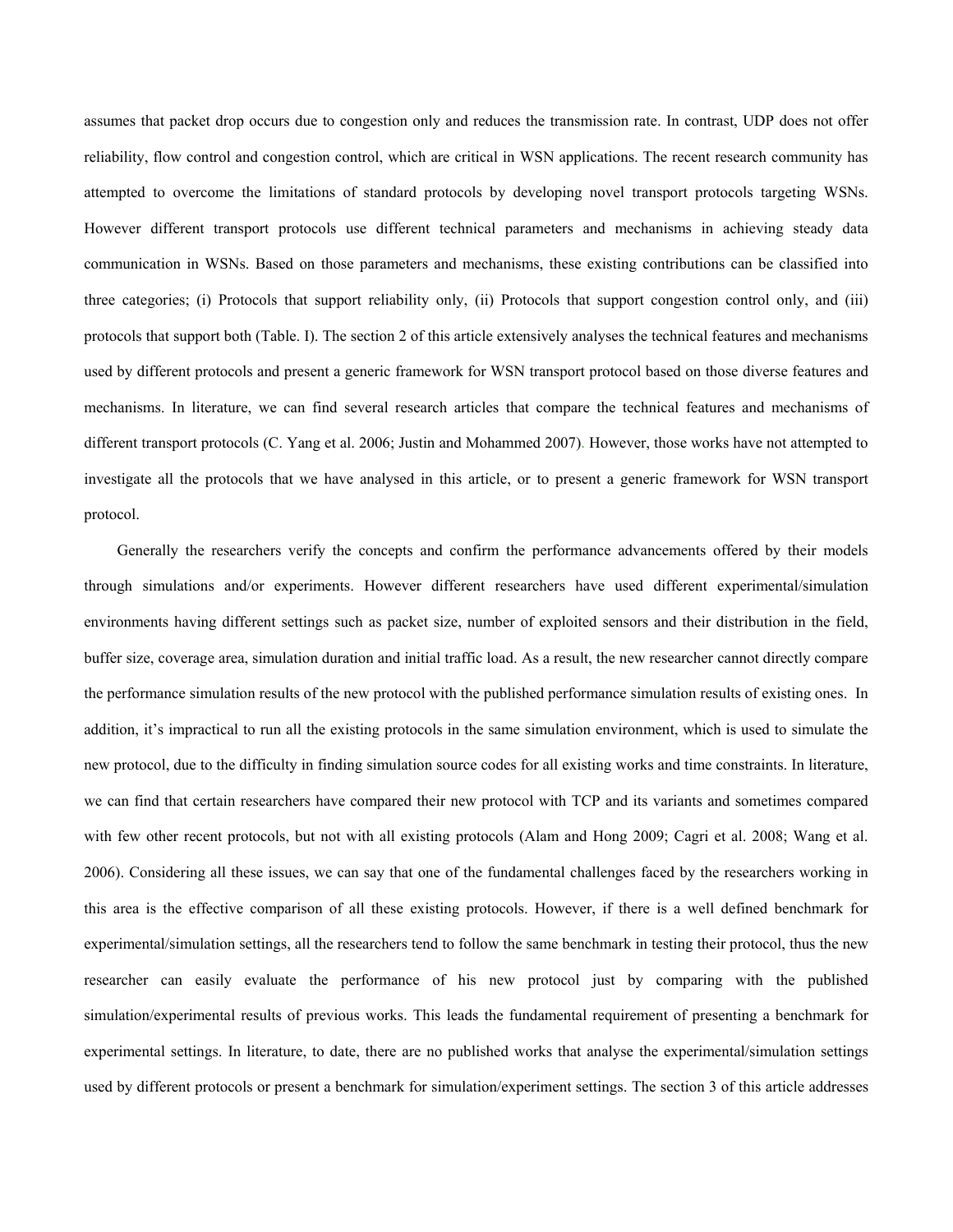this issue by analysing the simulation/experimental settings, application areas and addressed performance criteria of existing protocols, thus suggesting a benchmark for simulation/experimental settings for evaluating future protocols.

| Both congestion control and reliability support |                                                                        |  |  |  |  |  |
|-------------------------------------------------|------------------------------------------------------------------------|--|--|--|--|--|
| ART (Tezcan and Wang 2007)                      | Asymmetric and Reliable Transport                                      |  |  |  |  |  |
| CRRT (Alam and Hong 2009)                       | Congestion aware and Rate controlled Reliable Transport                |  |  |  |  |  |
| CTCP(Giancoli et al. 2008)                      | Collaborative Transport Control Protocol                               |  |  |  |  |  |
| DST(Gungor and Akan 2006)                       | Delay Sensitive transport                                              |  |  |  |  |  |
| ESRT (Sankarasubramaniam et al. 2003)           | Event-to-Sink Reliable Transport                                       |  |  |  |  |  |
| Flush (Kim et al. 2007)                         | Flush                                                                  |  |  |  |  |  |
| PORT(Zhou and Lyu 2005)                         | Price-Oriented Reliable Transport                                      |  |  |  |  |  |
| RCRT(Paek and Govindan 2008)                    | Rate-Controlled Reliable Transport                                     |  |  |  |  |  |
| $(RT)^2$ (Cagri et al. 2008)                    | Real-Time and Reliable Transport                                       |  |  |  |  |  |
| STCP (Zhang et al. 2005)                        | Sensor Transmission Control Protocol                                   |  |  |  |  |  |
| TRCCIT (Shaikh et al. 2010)                     | Tunable Reliability with Congestion Control for Information Transport  |  |  |  |  |  |
| <b>Reliability support only</b>                 |                                                                        |  |  |  |  |  |
| DTC (Dunkels et al. 2004)                       | Distributed TCP Caching                                                |  |  |  |  |  |
| DTSN (Marchi et al. 2007)                       | Distributed Transport for Sensor Networks                              |  |  |  |  |  |
| ERTP (Le et al. 2009)                           | Energy-efficient and Reliable Transport Protocol                       |  |  |  |  |  |
| GARUDA (Park et al. 2004)                       | <b>GARUDA</b>                                                          |  |  |  |  |  |
| PSFQ(Wan et al. 2003)                           | Pump Slowly Fetch Quickly                                              |  |  |  |  |  |
| RBC (Gouda 2005)                                | Reliable Bursty Convergecast                                           |  |  |  |  |  |
| RMST (Stann and Heideman 2009)                  | Reliable Multi-Segment Transport                                       |  |  |  |  |  |
| <b>Congestion control only</b>                  |                                                                        |  |  |  |  |  |
| ARC (Woo et al. 2001)                           | Adaptive Rate Control                                                  |  |  |  |  |  |
| CCF(Ee and Bajcsy 2004)                         | Congestion Control and Fairness                                        |  |  |  |  |  |
| CODA(Wan et al. 2003)                           | Congestion Detection and Avoidance                                     |  |  |  |  |  |
| Fusion (Hull et al. 2004)                       | Fusion                                                                 |  |  |  |  |  |
| PCCP(Wang et al. 2006)                          | Priority-based Congestion Control Protocol                             |  |  |  |  |  |
| PHTCCP(Monowar et al. 2008)                     | Prioritized Heterogeneous Traffic-oriented Congestion Control Protocol |  |  |  |  |  |
| Siphon(Wan et al. 2005)                         | Siphon                                                                 |  |  |  |  |  |
| Trickle (Levis et al. 2004)                     | Trickle                                                                |  |  |  |  |  |

## TABLE I. EXISTING TRANSPORT PROTOCOLS CLASSIFICATION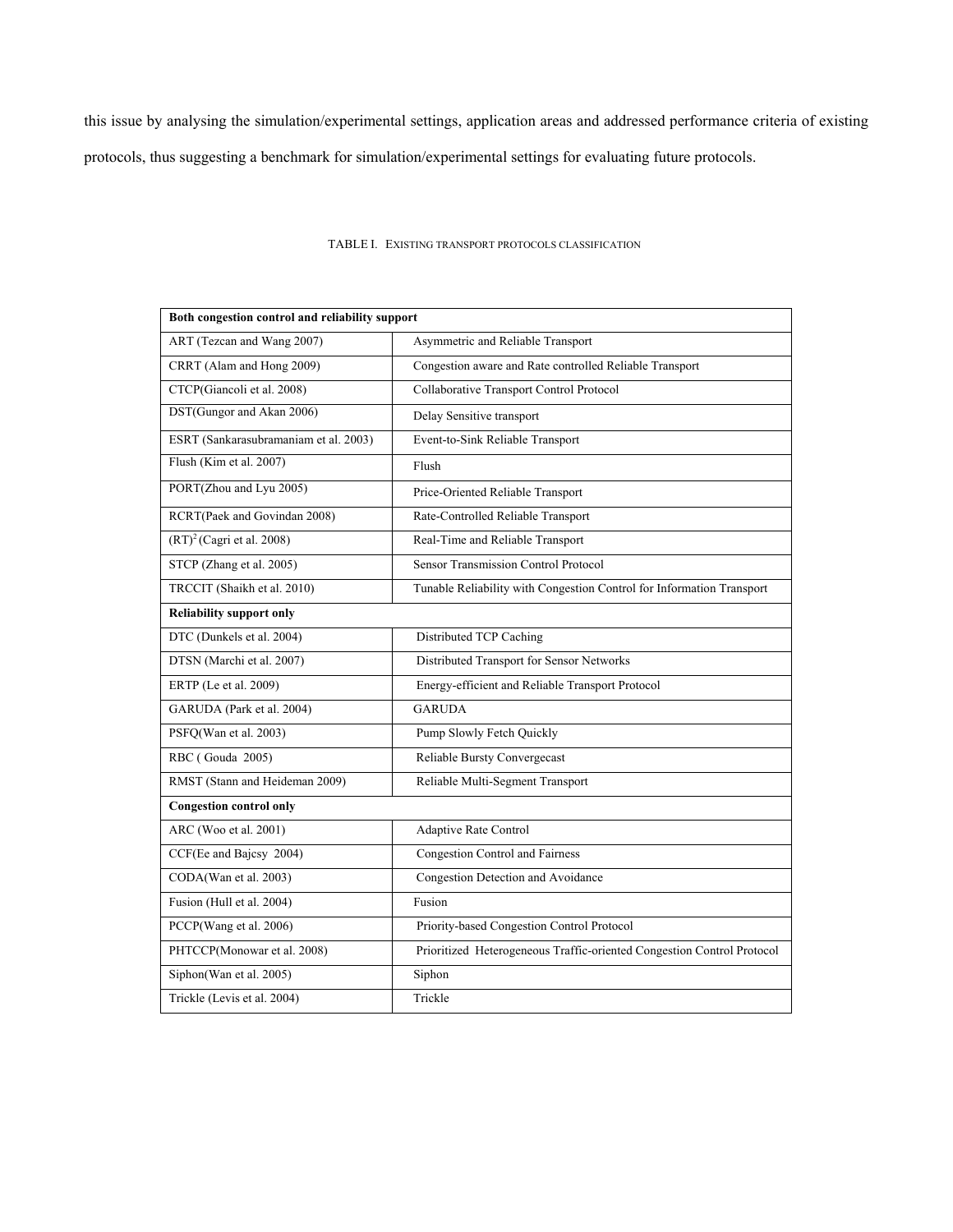# **2. Generic Structure of Transport Protocol**

In this section we develop a framework for generic transport protocol (Figure. 1), amalgamating the technical features and functionalities of existing research work. Usual process in WSN data transfer is that the source mote synchronously senses the channel/environment and transfers the sensed information to the next hop. The intermediate nodes cache the information for post processing and transfer the scheduled queued data to the neighbouring nodes until it reaches the final destination or the sink. Here we divide the generic structure into three main functional modules: (i) congestion module, (ii) reliability module, and (iii) priority module, and evaluate the technical functionalities of existing transport protocols based on their proficiencies in these modules. As illustrated in Table. 1 not all existing protocols present all three modules in their operation, but offer a combination of different capabilities. The uniqueness of each protocol more or less lies in one of the components or attributes discussed in generic structure. In next three sub sections we discuss these modules in detail, while referring relevant existing research contributions.



Figure. 1. Generic Structure of Transport Layer protocol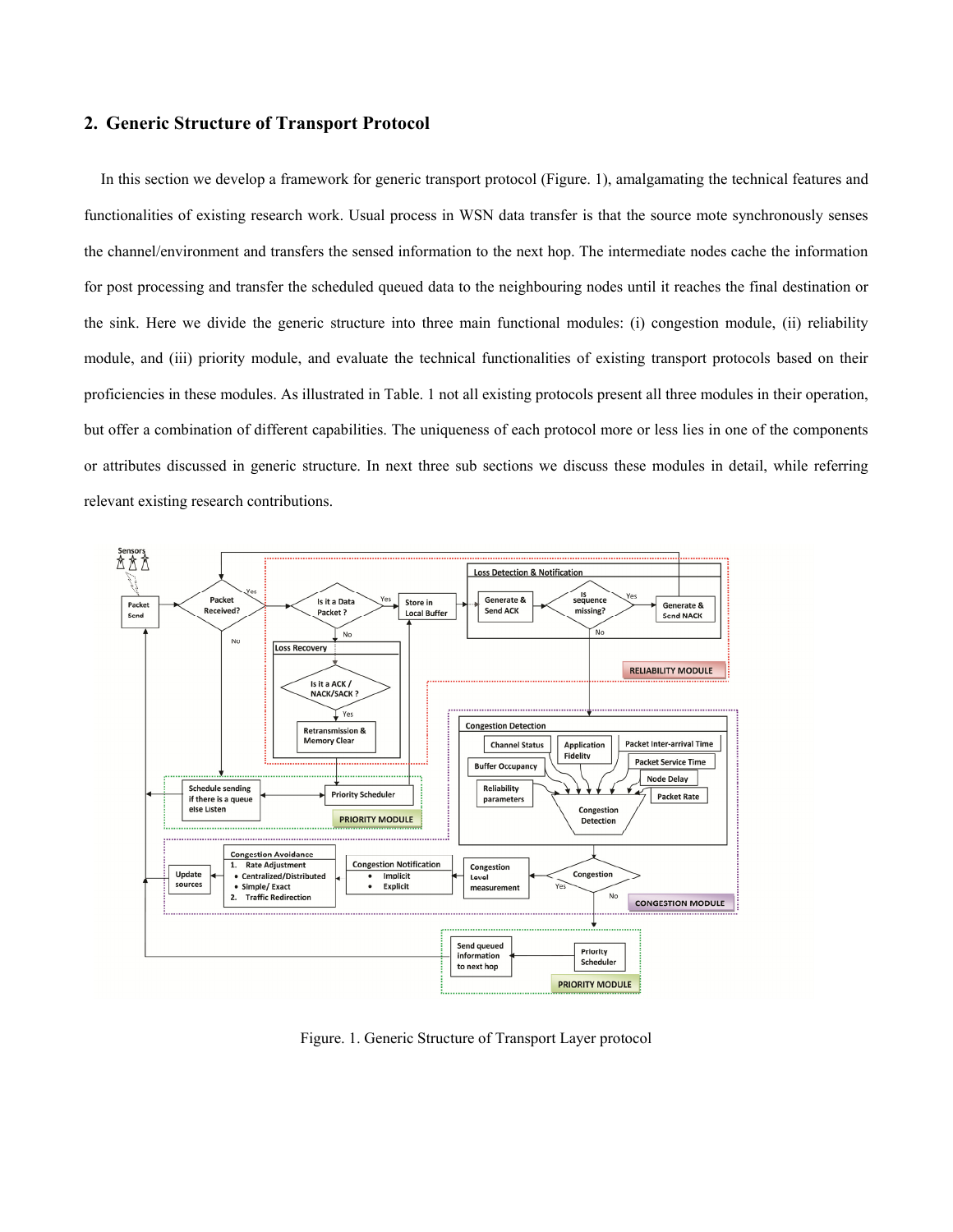|                                                 | Protocols                     | Congestion<br>Detection                          | Notification<br>Congestion | Congestion<br>Avoidance                      | Reliability<br>Direction | Reliability<br>Level     | Recovery<br>Loss          | Notification<br>Detection &<br>Loss | Diverse Traffic<br>precedence |
|-------------------------------------------------|-------------------------------|--------------------------------------------------|----------------------------|----------------------------------------------|--------------------------|--------------------------|---------------------------|-------------------------------------|-------------------------------|
|                                                 | TRCCIT(2010)                  | Packet rate                                      | Imp                        | Rate adjustment                              | Up                       | Packet                   | Hop-by-hop                | iACK, eACK                          | Yes                           |
|                                                 | CRRT (2009)                   | Queue occupancy<br>Packet rate                   | Imp                        | Rate adjustment                              | Up                       | Packet                   | End-to-End<br>Hop-by Hop  | NACK, MAC                           |                               |
|                                                 | CTCP(2008)                    | Transmission error loss<br>Queue occupancy       | Exp                        | Rate adjustment                              | Up                       | Packet                   | Hop-by-hop                | eACK<br>Double eACK                 | Yes                           |
|                                                 | $RT^2(2008)$                  | Node delay<br>Queue occupancy                    | Imp                        | Rate adjustment                              | Up                       | Packet                   | Hop-by-Hop                | <b>SACK</b>                         | Yes                           |
|                                                 | $\overline{\text{ART}(2007)}$ | ACK received to set of<br>nodes (core)           | Imp                        | Reduce traffic of set<br>of nodes (non-core) | Both                     | Event                    | End-to-End                | eACK, NACK                          |                               |
| <u> Both Reliability and Congestion control</u> | RCRT(2007)                    | Time to recover loss                             | Imp                        | Rate Adjustment                              | Up                       | Packet                   | End-to End                | NACK,<br>cumulativeACK              |                               |
|                                                 | FLUSH(2007)                   | Queue occupancy<br>Link interference             | Imp                        | Rate adjustment                              | Up                       | Packet                   | End-to-End                | <b>NACK</b>                         |                               |
|                                                 | DST (2006)                    | Node delay<br>Queue occupancy                    | Imp                        | Rate adjustment                              | Up                       | Event                    | End-to-End                | $\blacksquare$                      | Yes                           |
|                                                 | PORT(2005)                    | Node price<br>Link-loss rates                    | Imp                        | Traffic redirection<br>Rate adjustment       | Up                       | Event                    | $\blacksquare$            | $\blacksquare$                      |                               |
|                                                 | ESRT (2005)                   | Queue occupancy                                  | Imp                        | Rate adjustment                              | Up                       | Event                    | $\overline{a}$            |                                     |                               |
|                                                 | STCP (2005)                   | Queue occupancy                                  | Imp                        | Rate adjustment<br>Traffic redirection       | Up                       | Packet                   | End-to-End                | NACK, eACK                          | Yes                           |
|                                                 | ERTP (2009)                   | $\blacksquare$                                   | $\overline{a}$             | $\blacksquare$                               | Up                       | Packet                   | hop-by-hop                | iACK, eACK                          |                               |
|                                                 | <b>GARUDA</b><br>(2008)       | $\overline{\phantom{a}}$                         | $\sim$                     | $\overline{\phantom{a}}$                     | Down                     | Packet<br>Destination    | Two-tier loss<br>recovery | <b>NACK</b>                         |                               |
| $\sqrt{a}$                                      | <b>DTSN</b> (2007)            | $\overline{\phantom{a}}$                         | $\blacksquare$             | $\overline{\phantom{a}}$                     | Up                       | Packet                   | End-to-End                | eACK, NACK                          |                               |
|                                                 | RBC (2005)                    | $\overline{\phantom{a}}$                         | $\overline{\phantom{a}}$   | $\blacksquare$                               | Up                       | Packet                   | Hop-by-hop                | iACK                                |                               |
| Reliabilit                                      | DTC (2004)                    | $\Box$                                           | $\overline{\phantom{a}}$   | $\mathbb{Z}^2$                               | Up                       | Packet                   | Hop-by-Hop                | eACK, SACK                          |                               |
|                                                 | RMST(2003)                    |                                                  |                            | $\overline{\phantom{a}}$                     | Up                       | Packet                   | Hop-by-Hop<br>End-to-End  | NACK, MAC                           |                               |
|                                                 | PSFQ (2002)                   | $\overline{\phantom{a}}$                         | $\Box$                     | $\overline{a}$                               | Down                     | Packet                   | Hop by Hop                | <b>NACK</b>                         | $\blacksquare$                |
|                                                 | PHTCCP(2008)                  | Packet service ratio                             | Imp                        | Rate adjustment                              | $\overline{\phantom{a}}$ | $\overline{a}$           | $\overline{\phantom{a}}$  | $\blacksquare$                      | Yes                           |
|                                                 | PCCP(2006)                    | Packet inter-arrival time<br>Packet service time | Imp                        | Rate adjustment                              | $\blacksquare$           | $\overline{\phantom{a}}$ | ÷,                        | $\sim$                              | Yes                           |
| n<br>Tun                                        | Siphon (2005)                 | Queue occupancy<br>Application fidelity          | ÷,                         | Traffic redirection                          | $\overline{\phantom{a}}$ | $\blacksquare$           | $\blacksquare$            | $\blacksquare$                      |                               |
| control                                         | <b>Fusion</b> (2004)          | Queue occupancy                                  | Imp                        | Rate adjustment                              | $\overline{\phantom{a}}$ | $\blacksquare$           | $\blacksquare$            | $\blacksquare$                      |                               |
|                                                 | CCF (2004)                    | Packet service time                              | Imp                        | Rate adjustment                              | $\Box$                   | $\blacksquare$           | $\blacksquare$            | $\blacksquare$                      | ۰                             |
|                                                 | Trickle (2004)                |                                                  | $\overline{a}$             | Polite gossip                                |                          |                          |                           | $\overline{a}$                      |                               |
| $\cap$ an $\alpha$ esi                          | CODA (2003)                   | Queue occupancy<br>Channel status                | Exp                        | Drop Packets<br>Rate adjustment              |                          |                          |                           | eACK                                |                               |
|                                                 | ARC (2001)                    | Successful/ unsuccessful<br>delivery of packets  | Imp                        | Rate adjustment                              | $\overline{\phantom{a}}$ | $\blacksquare$           | $\blacksquare$            | $\overline{\phantom{a}}$            |                               |

# **2.1 Congestion Module**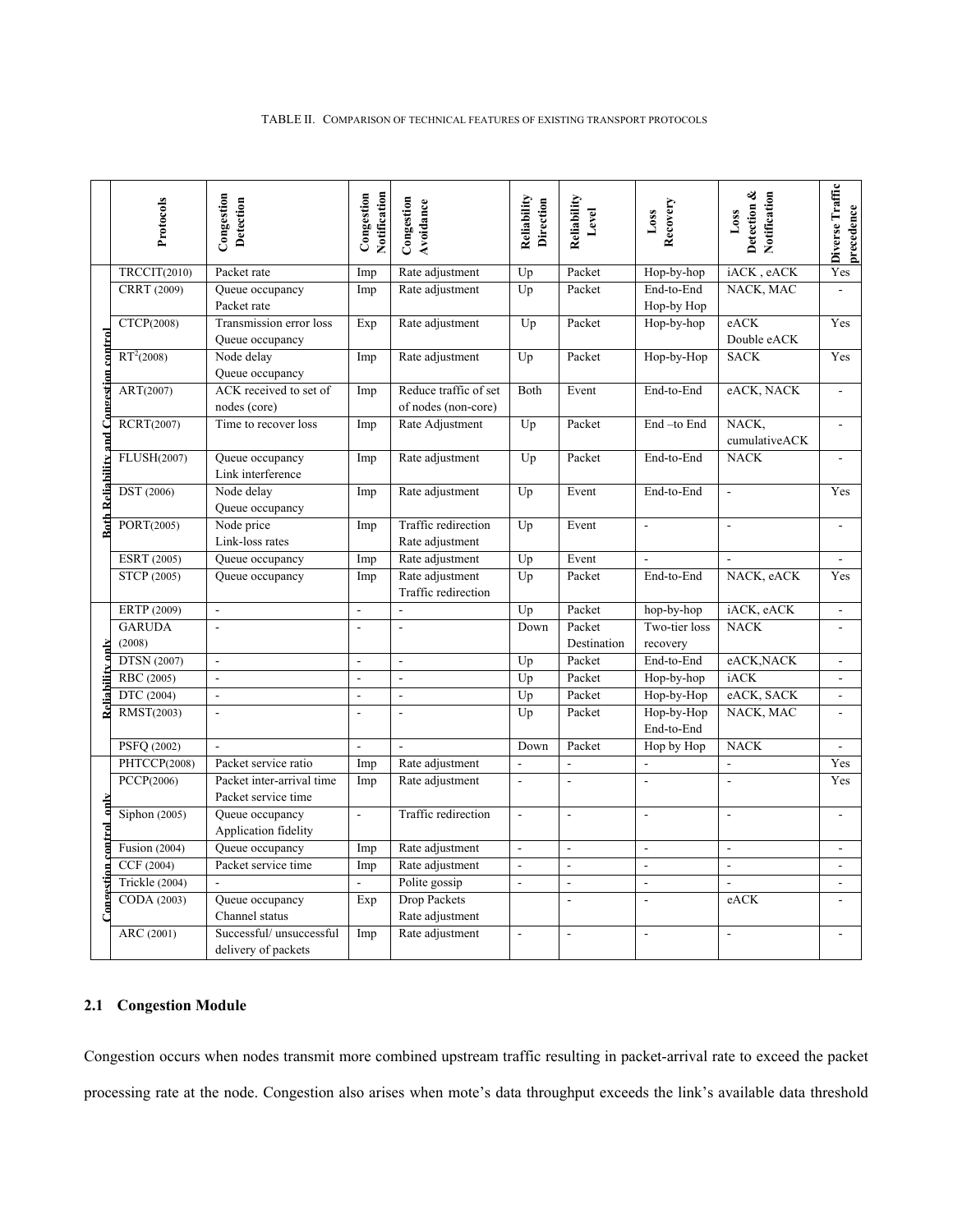limit and can also result due to wireless link issues such as contention, interference, and blind mote problem. Congestion causes packet drops and unnecessary packet retransmissions followed by significant network's energy depletion. The congestion module is activated to take corrective actions to reduce the congestion, hence to offer the desired reliability. As illustrated in Table. I and Table. II, TRCCIT, CRRT, CTCP, RT<sup>2</sup>, ART, RCRT, Flush, DST, PORT, STCP, ESRT, PHTCCP, PCCP, Siphon, Fusion, CCF, Trickle, CODA and ARC claim to achieve congestion control. Generally the Congestion module is composed of three sub-modules: (i) congestion detection, (ii) congestion notification, and (iii) congestion avoidance.

#### **2.1.1Congestion Detection**

Congestion detection refers to identification of possible events, which may build-up congestion in the network. Generally different protocols identify congestion by utilizing different combinations of the following parameters.

o Buffer occupancy: Buffer occupancy refers to the occupied buffer memory locations with respect to the maximum available memory. When the memory of the sensors reaches the predefined threshold due to excessive incoming packets, probable congestion scenario can be forecasted, which gives negative consequences such as buffer overflows followed by packet collision and packet drops.

o Packet rate: The number of packets received or sent within specified time is referred to the packet rate. If the packet incoming rate exceeds the packet forwarding rate, the packet overfolw is possible as the WSN motes have limited memory storage.

o Packet service time / Packet inter-arrival time: Packet service time refers to the time interval between the arrival of the packet at the node and successful transmission of the last bit of the same packet, in fact the time duration it takes to process one packet at a node. The packet inter-arrival time is the time interval between the two sequential arriving packets from either source or for the transit traffic. If the packet service time exceeds the packet inter-arrival time, it leads to queue build up and packets will have to suffer from long queue delays.

o Node delay*:* Node delay refers to the delay expected by each packet at each node. Node delay at the sensors reveals how busy the surrounding area of sensor node is, and packets get delayed than expected if the congestion occurs.

o Channel status: The channel status gives an idea about how busy the channel is, and the interference of surroundings, which eventually reveals whether the channel is ready to transmit and receive data without resulting in congestion. Intra-path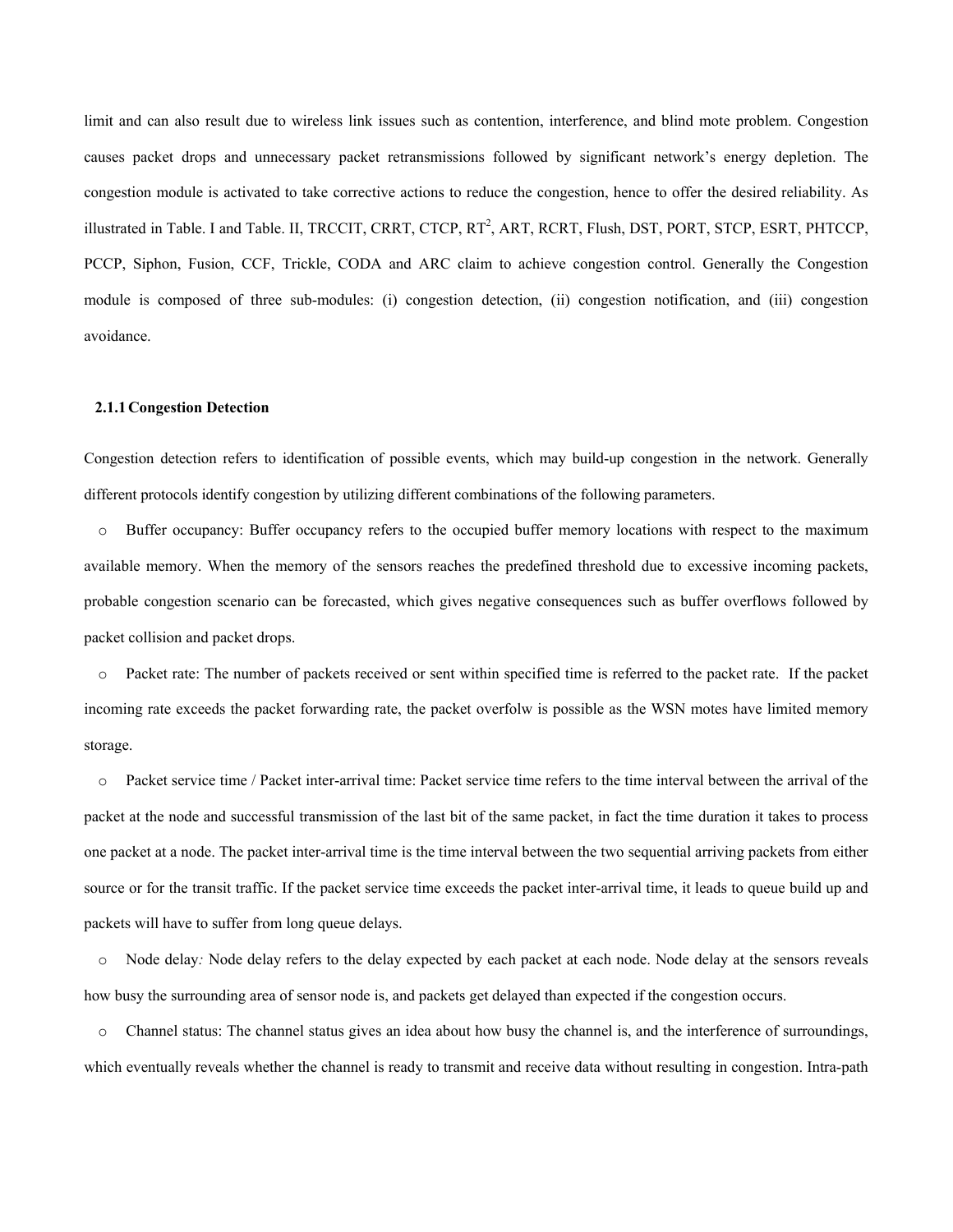interference occurs when transmissions of the nodes interfere with the successor's reception, which prevents the reception of the following packet from a predecessor node.

o Application fidelity: Application fidelity is a concept of quality, which represents a range of operational measures including packet latency, number of successful event detections, data quality, and redundancy. If the fidelity of received data is below the perceived performance, the congestion is assumed . For example, if the packet latecncy at a node is higher than the expected latency value, there may be a congestion in the route.

o Reliability parameters: Reliability parameters for congestion detection is true if packets are dropped frequently and delayed retransmissions occur due to the congestion. The most common reliability parameters used by different protocols are are time to recover the packet loss, loss rate, the number of transmission attempts made before a packet is delivered, and the reception of acknowledgements within time-out.

Now we discuss how different protocols use these parameters to detect congestion. STCP, ESRT and Fusion solely detect the congestion when the buffer usage is higher than the predefined threshold, whereas RT2 and DST monitor the node delay threshold in addition to the buffer occupancy. CTCP uses both transmission error loss rates and the buffer usage. ARC, ART, PORT and RCRT detect the congestion based on feedback parameters of the reliability module. For example, ART assumes congestion if ACK is not received to selected dominating sensors ("*essential nodes*") within timeout and similarly ARC monitors unsuccessful packet deliveries at sink. RCRT detects congestion based on the time to recover the packet loss and PORT uses the number of transmission attempts made before a successful delivery, also termed as 'node price' (Zhou and Lyu,2005), and the loss rates of the links. CODA, Siphon, and Flush consider channel condition in congestion detection; Flush measures the intra-path interference (Kim et al., 2007) at each hop. In CODA and Siphon, sensors listen to the channel only when the buffer occupancy is high, trace the channel busy time and calculate the local channel loading. In addition, Siphon also checks whether the event detection rate at the sink is below the perceived application fidelity. In contrast, PCCP identifies the congestion when packet service time (PST) is higher than the packet inter-arrival time (PIAT) at the MAC layer. PHTCCP relies on the rate ratio calculated using PST at the MAC layer, and CCF uses PST at transport layer. TRCCIT identifies congestion when the packet incoming rate is higher than the packet outgoing rate and CRRT assumes congestion when nodes experience the reduced packet forwarding rate and excessive buffer usage.

Altogether, the most common techniques in congestion detection would be to use the buffer occupancy. But the mere prediction of congestion based on the high buffer usage of specific sensor is not sufficient. Because even though the buffer usage is low, the sensors may experience congestion due to the network traffic among other sensor nodes in the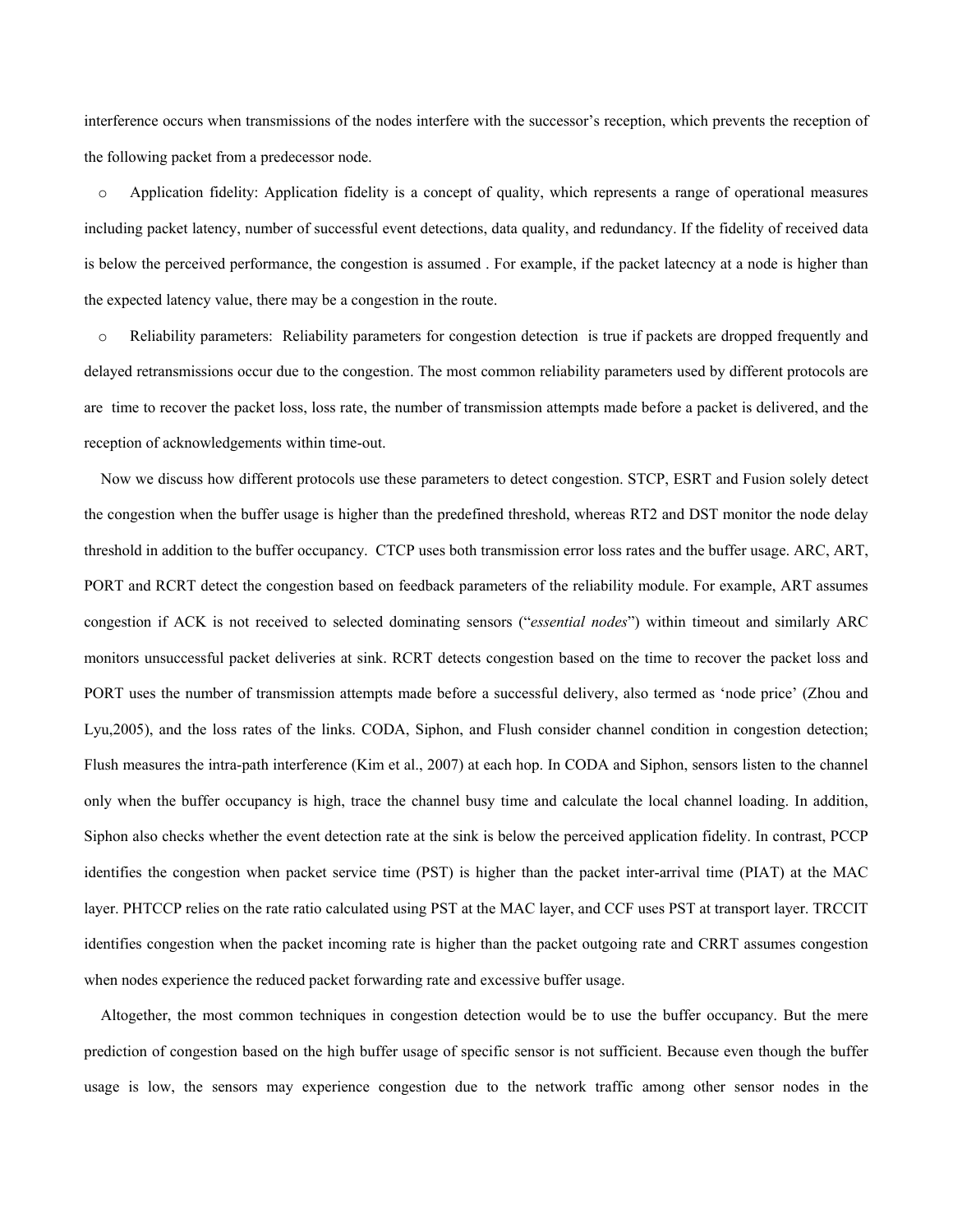neighbourhood as shared communication medium nature of WSNs. Therefore it is necessary to realize the network channel condition around sensors. However other than the channel status and buffer occupancy, the other influential factors like PST, PIAT and node delay also must be considered to estimate an accurate congestion degree. Some protocols detect the congestion based on the reliability parameters. Solely depending on such factors like time to recover the loss or successful reception of packets is not very feasible, as a single packet drop can be occurred not due to the congestion but may be due to other factors like link quality issues. In such cases, the false detection of congestion may force the rate reduction, hence negatively affect the performance.

#### **2.1.2Congestion Notification**

Communication of the congestion occurrence to the neighboring motes for further analysis and decision-making is essential in effective congestion control mechanism. This notification may be either single bit binary information, which gives whether there is congestion or not, or some measurement of congestion index/level. The congestion index related measurements can include buffer occupancy level, packet service time to packet inter-arrival time ratio etc. The congestion warning is notified to other nodes explicitly or implicitly.

o Implicit notification: the congestion warning is embedded in the header of the normal data packets and the child nodes listen to their parent node to get the congestion information.

o Explicit notification:This is a special control packet that warns the congestion to its neighbouring nodes.

Most of the existing transport protocols implicitly notify the congestion, whereas CTCP and CODA send explicit notifications. CTCP generates control messages when congestion occurs as well as when congestion is resolved. In CODA, a suppression message is sent to their upstream neighbours via a backpressure method. When we compare two notification techniques; implicit and explicit, the former is more power efficient as it avoids the overhead associated with control messages.

#### **2.1.3 Congestion Avoidance**

Congestion avoidance means to alleviate the network congestion, in fact to avoid the bottlenecks in smooth data transfer of wireless link. Once the congestion notification is received at the nodes, the control loop for congestion avoidance is initiated and the sensors are updated with the congestion mitigation decision in order to ease down the network congestion. Transport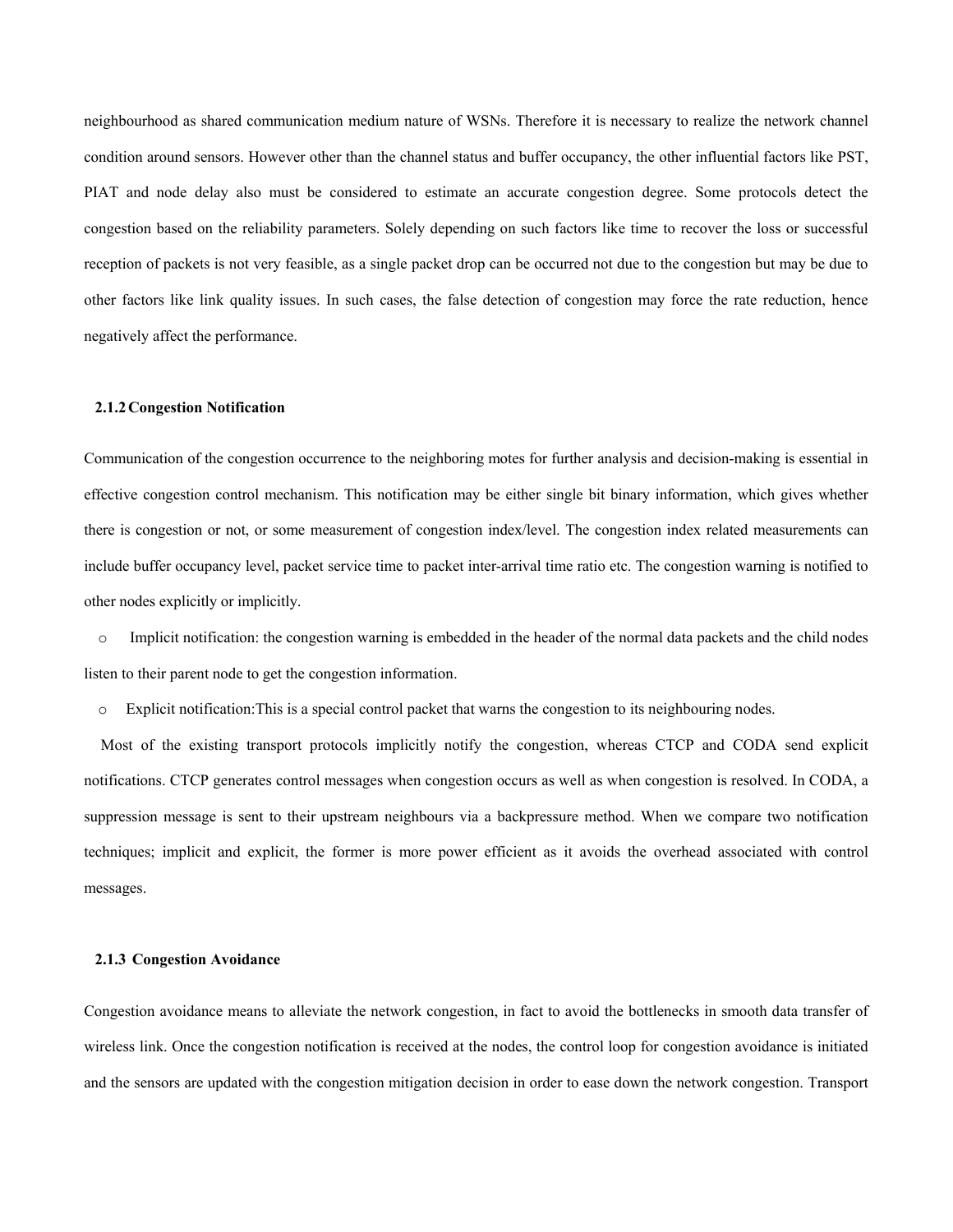protocols are designed with three different congestion avoidance techniques, which two common techniques; rate adjustment and traffic redirection, and one rarely used mechanism; polite gossip policy.

*o Rate adjustment:* Rate adjustment refers to regulating the transmission rate of the congested sensors upon the reception of the congestion notification. Based on the location at which the rate adjustment plans are implemented, the rate adjustment schemes are categorized as either centralized or distributed. In centralized rate adjustment, the control decisions are made centrally, usually at the sink. In distributed rate adjustment, the control decisions are made at each hop of the network. From existing protocols, CRRT, RCRT, ESRT, and DST, follow centralized rate adjustment scheme, whereas STCP, CODA, Flush, ARC, ART, Fusion, CCF, PCCP, RT2, TRCCIT and PHTCCP use decentralized scheme. When we compare the centralized scheme with distributed scheme, the centralized scheme may take unbiased decision about the rate, since the sink has the broader view of the network and controls the aggregate rate of the network. It is also more energy efficient to perform decision making tasks at the base station, as the sensor nodes are energy constrained and limited in computational abilities. On the other hand, distributed scheme may reduce the congestion quicker as the rate is adjusted at each hop.

On the other hand, different transport protocols use different rate control algorithms, which can be broadly categorized in to two; simple rate adjustment like AIMD (additive increase multiplicative decrease) and exact rate adjustment. In simple rate adjustment, merely a single congestion notification bit is used to notify the congestion. The congestion bit is enabled and cleared based on the congestion occurance. For example, protocols like STCP, Flush, CODA, ESRT, RCRT use AIMD policy or its variants for rate adjustment, which increases the reporting rate in additive manner if successful data transmissions occur, and reduces the rate in multiplicative style if congestion occurs. AIAD (additive increase additive decrease) is another such notion used by CRRT, in which the rate is reduced in additive manner in congested scenarios*,*  avoiding aggressive multiplicative rate reduction in AIMD. Fusion also uses similar method, which reduces the packet sending rate for congested nodes to zero when the congestion is heard, which avoids the packet transmission to congested nodes. ART also temporarily terminates the traffic of "non essential" nodes (Tezcan and Wang, 2007).

On the other hand, in exact rate adjustment method, the rate is adjusted based on the information feedback obtained from the neighbours, implementing more accurate rate adjustment plan. Nodes provide congestion related estimations other than just notifying whether there is congestion or not. This estimated information includes congestion degree, acceptable data rate and delay parameters etc. For example, CCF, and TRCCIT inform the allowable data rate, which should be updated in next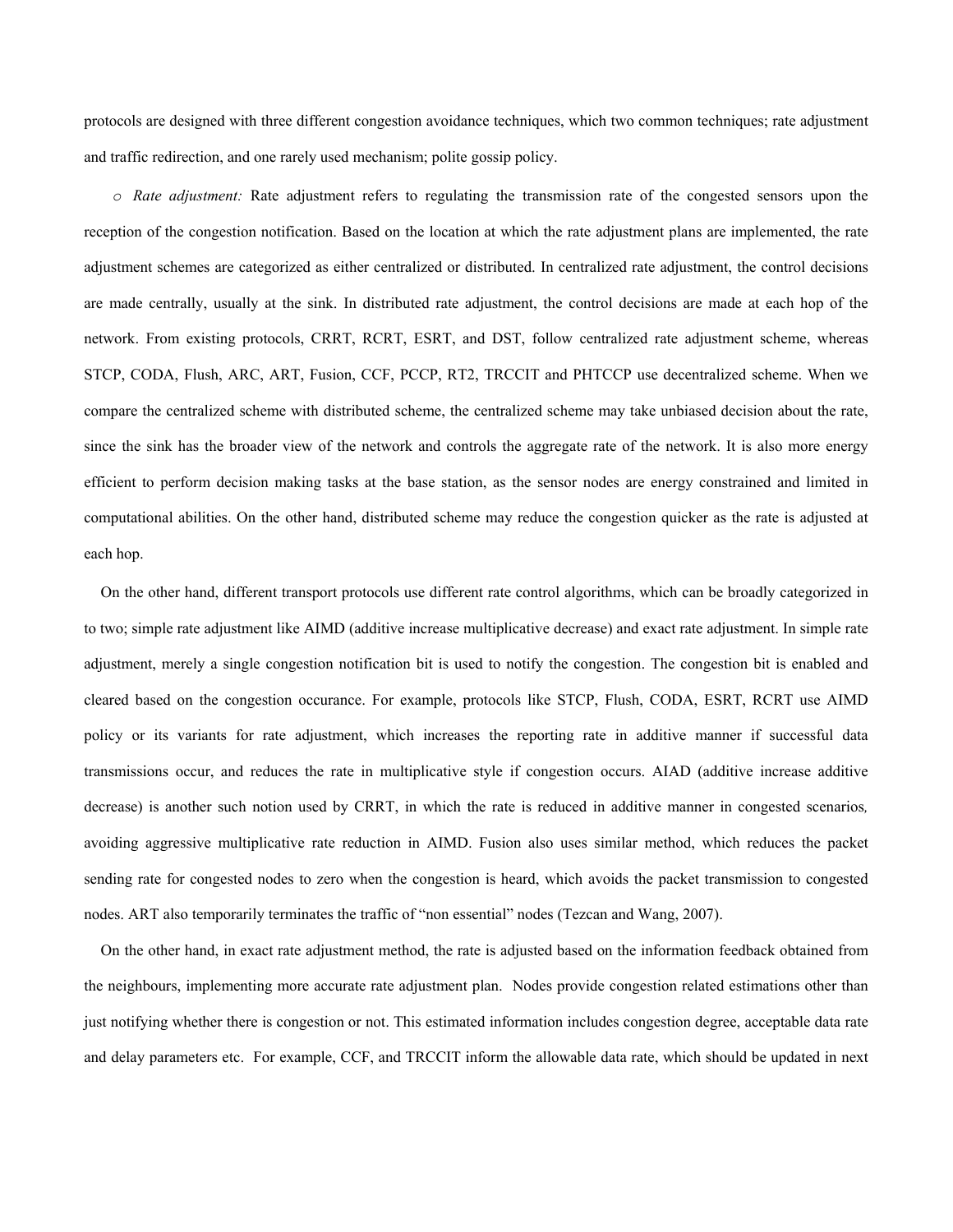data transmission. PCCP and PHTCCP inform the congestion degree and  $RT<sup>2</sup>$  and DST inform the delay constrained reliability parameter (Gungor and Akan, 2006), which the rate is adjusted accordingly.

When we evaluate the two techniques; simple rate adjustment technique is not feasible since it is difficult to precisely adjust the transmission rate using limited information given by the binary congestion notification bit. And also AIMD like local rate control policies also result greater sending rates at the sources closer to the sink when compared to other nodes, causing uneven number of packet reception at the sink, while negatively influencing the fairness and link utilization. Therefore the exact rate control technique is more suitable to implement more accurate rate adjustment plan.

o *Traffic Redirection:* In traffic redirection, the nodes dynamically allocate its outgoing traffic to the uncongested paths. The congested paths are avoided using the feedback information such as high loss rates of those links , which are obatined from neighbouring nodes. For example, Siphon solely depends on traffic redirection for congestion control and, PORT and STCP consider it in addition to the rate adjustment. PORT selects the alternative paths, based on the node prices and the loss rate feedback obtained from neighbours. STCP uses the congestion bit enabled acknowledgement packets to realize the congested path. Siphon distributes virtual sinks (Wan et al.,2005)across the sensor network, which siphons the events with high traffic loads.

o *Polite gossip policy:* Polite Gossip policy works in such a way that, each node tries to broadcast a summary of its data to local neighbours periodically, but if nodes hear identical data from neighbours it "politely" suppress its own broadcasting. If a new code of data is received, nodes shorten their broadcast period to broadcast the new code sooner. When motes hear older data than its own, the protocol sends small piece of packets to update nodes. This method is only utilized by Trickle to avoid congestion.

#### **2.2 Reliability Module**

Reliability in the context of transport protocols refers to the successful delivery of each segment that the sources generate to the ultimate destination. The reliability module must efficiently detect the packet drops and retransmit these packets to relevant sources. The packet drops can be incurred due to the numerous reasons such as, congestion scenarios, poor channel conditions like low Signal to Noise Ratio (SNR) at receiver, and blind mote problem, where the interfering mote is in the receiving radio of the receiving mote communicating with another mote. As illustrated on Table.II, TRCCIT, CRRT, CTCP, RT<sup>2</sup>, ART, RCRT, Flush, DST, PORT, ESRT, STCP, ERTP, GARUDA, DTSN, RBC, DTC, RMST, and PSFQ protocols claim to achieve reliability.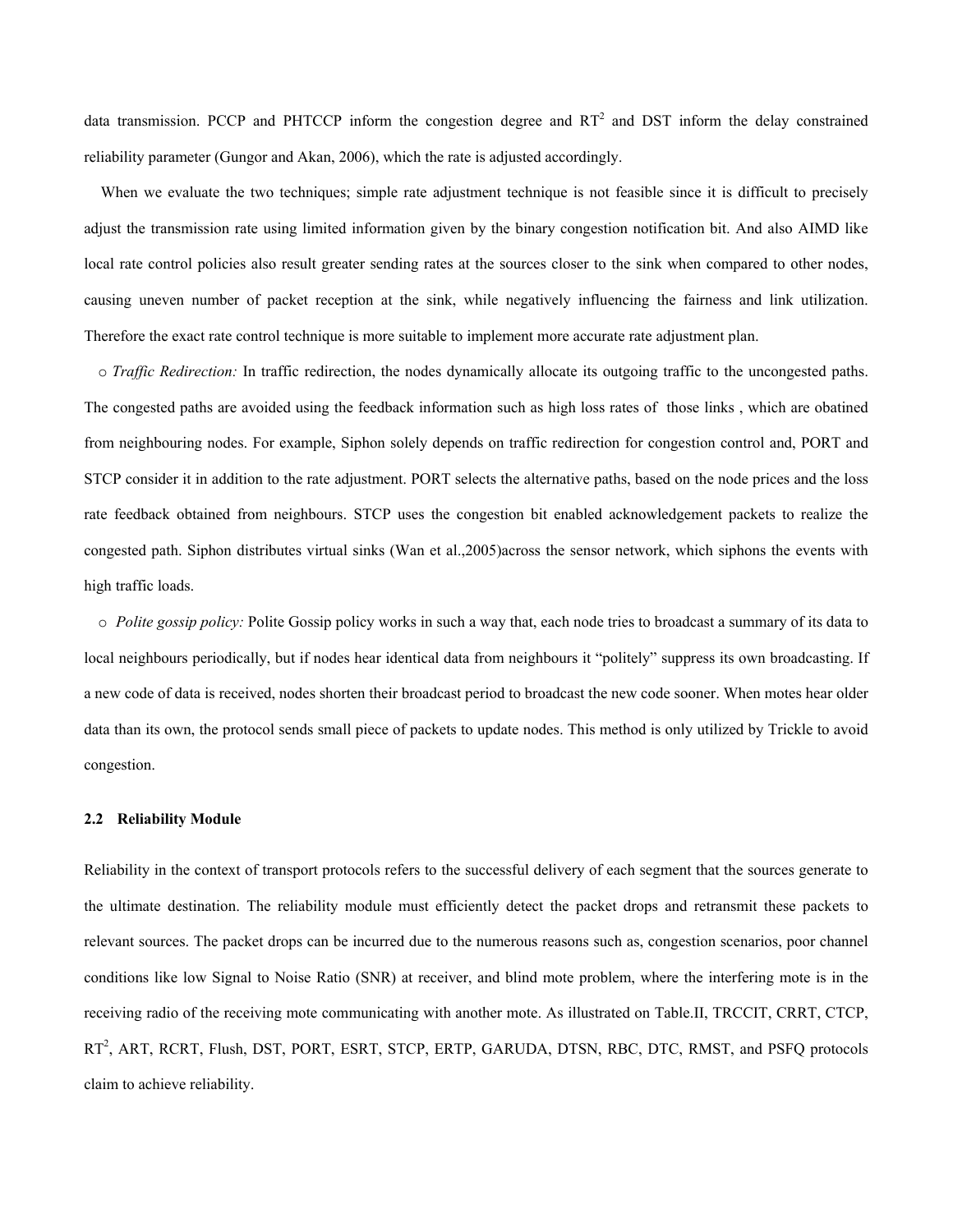#### **2.2.1Reliability Direction**

In WSN, data transfers occur in two directions. When sensors detect an event, they inform their sensed information to the sink node. Sink also sends control packets or query messages to the sources. To satisfy the reliability for these scenarios, transport protocols offer upstream reliability and downstream reliability respectively.

o Upstream Reliability: Upstream reliability refers to the successful delivery of dataflow traffic from sources to sink, which is mostly unicast/convergecast transmission. All the protocols except PSFQ and GARUDA offer upstream reliability.

o Downstream Reliability: Downstream reliability refers to the successful delivery of control packets and queries from sink to sources, which is mostly multicast/broadcast transfer. Only PSFQ and GARUDA offer downstream reliability.

o Bidirectional Reliability: Bidirectional reliability means satisfying reliability in both directions, upstream and downstream. In reliability point of view it will be more perfect if the bidirectional reliability can be achieved, but only ART satisfies bidirectional reliability.

#### **2.2.2Reliability Level**

The level of reliability means the extent of reliability supported by the protocol. Three levels of data reliability can be defined as follows;

o *Packet reliability:* Packet reliability refers to the successful delivery of all the packets to the destination. It is necessary in certain control driven application scenarios, e.g. continuous humidity monitoring for a control process etc, every sensed information is of pivotal nature and any loss of information may result in process malfunction . All the protocols discussed in this article, concern on packet reliability except PORT, ART, ESRT , and DST.

o *Event reliability:* Event reliability refers the successful event detection. For example, if more than one sensor in the field senses the temperature and reports to the sink, it is expected that at least one packet will be delivered and the successful delivery of each and every packet is not necessary. Only PORT, ART, ESRT and DST offer event level reliability.

o *Destination reliability:* This concerns to send the message successfully only to the specific nodes or a selected cluster in entire WSN network. GARUDA offers destination reliability in addition to the packet reliability.

As a whole, the packet reliability is much more trustworthy than the event reliability as it guarantees the delivery of each and every bit of information. But on the other hand, packet level reliability involves more energy utilization. Therefore the protocol design should be more flexible to adapt both event and packet reliability depending on the targeted application.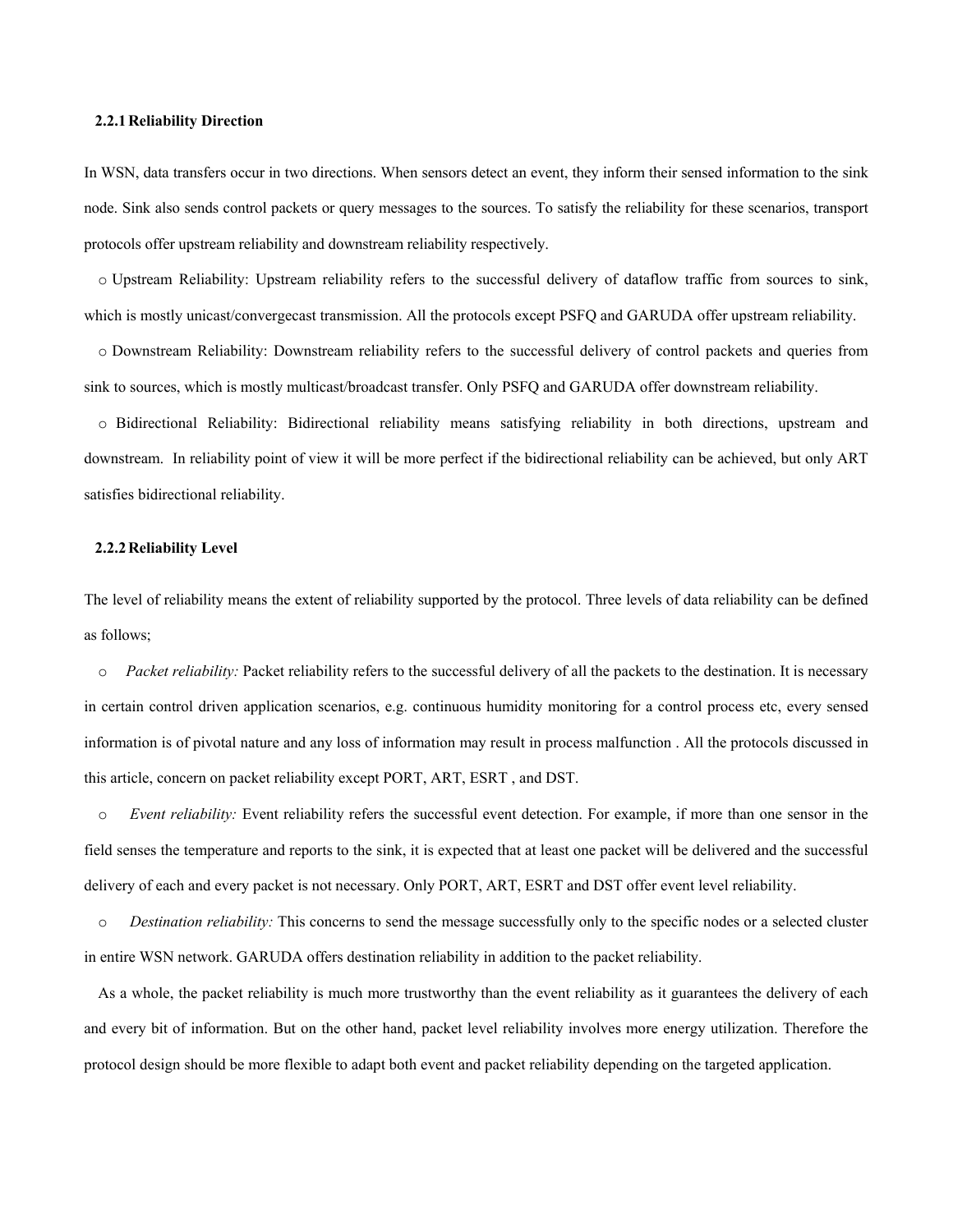## **2.2.3Loss Detection and Notification**

In reliable data transport, every packet loss should be identified by the receiver and should inform to the corresponding data storage mote or to the relevant source for retransmission. When a packet is dropped, a common mechanism for the packet loss detection would be to use packet sequence numbers in identifying packet drops. This is done in such a way that the source embeds packet header with two fields; source identifier and sequence number. Upon the reception of packets, the destination checks the sequence number and once a gap is detected in the sequence numbers, it determines the packet corresponding to the missing sequence number is lost. Generally, the protocols notify the packet losses, using two types of feedbacks namely positive acknowledgements (ACK) and its variants and negative acknowledgements (NACK). Here we discuss how existing protocols use different loss notification techniques to achieve the desired loss recovery.

o *ACK based system:* Positive acknowledgements are sent as explicit control packets (eACK) or as implicitly (iACK) in order to confirm the successful reception. The node generates eACK control packets for all the packets received or single packet for multiple fragments received (Cumulative eACK). Implicit acknowledgement (iACK) is the interpretation for the transmitter's ability to overhear the forwarding transmissions in physical wireless links, which iACK piggybacks ACK in the packet header. Another varient of ACK is SACK, which the receiver sends SACK to inform the sender about all segments that have arrived successfully, effectively this notifies the last fragment received in-order. So the sender needs to retransmit only the segments that have actually been lost. For example, CTCP achieves two hop by hop reliability levels; fist level is obtained using ACKs and the second higher reliability level is obtained using both ACKs and 'double ACKs'. The term 'double ACK' means that a node sends ACKs to the preceding node once the data are received from it and also when the ACK is obtained from the following node for transmitted data. RBC uses iACK with windowless block acknowledgement scheme. ERTP use stop-and-wait hop-by-hop iACKs that the sender retransmits the packet if it does not hear the iACK within the timeout and also use ACKs to confirm the packet reception at sink. TRCCIT also uses timer driven iACK in similar way and the receiver notifies the reception of the retransmitted packet using ACK. On the other hand DTC, an attempt to optimize TCP, identifies successful packet delivery by using SACK and ACK.  $RT^2$  also achieves loss recovery solely using SACK.

o *NACK based system:* NACKs are sent for the missing sequence numbers in received stream. NACK can be generated as single or a range of lost fragments which is referred as notion of loss window. For example, in Flush, the sink sends a single cumulative NACK packet, which can hold up to three sequence numbers corresponding to three missing packets. CRRT achieves end-to-end reliability using NACK and hop-by-hop reliability using MAC layer retransmissions. Loss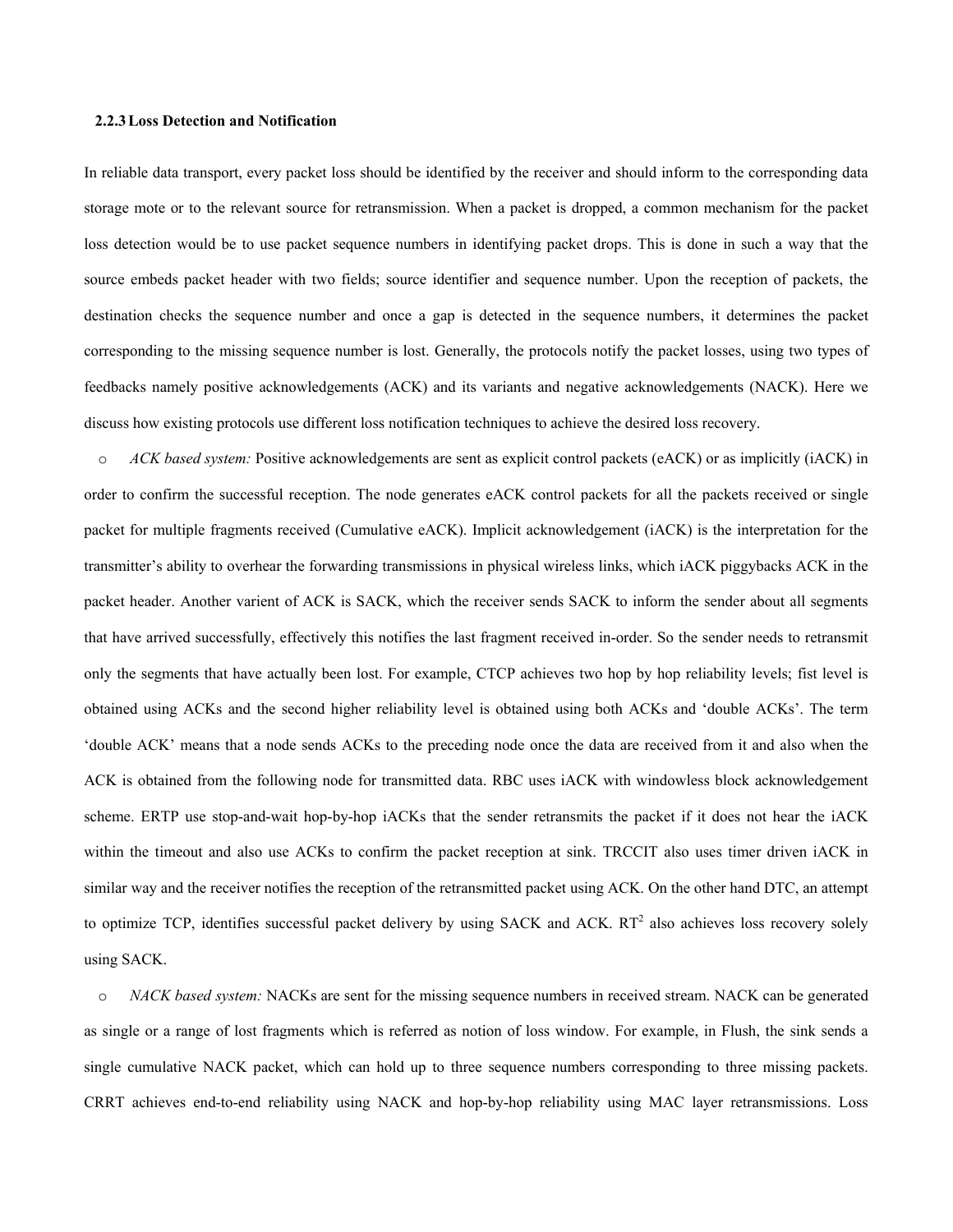detection in RMST is timer driven and implements both end-to-end and hop-by-hop selective request NACK. RMST also considers MAC level ARQ (Automatic Repeat Request) for the reliability of control packets. GARUDA utilizes a NACKbased two stage recovery process; which the first stage deals with recovering all lost packets in a set of dominating nodes (core nodes). In second stage, non-core nodes requests retransmission from core nodes, only after the completion of all the retransmissions of its core node. In PSFQ, loss repair request is made using NACK messages. If the packets are lost in a bursty event, single fetch would be sent, by aggregating the loss windows with missing sequence number pairs.

*o ACK and NACK based system:* STCP that differentiates the dataflow as continuous and event-driven uses NACKs for continuous flow and ACKs for event-driven flow to ensure the successful data delivery. ART recovers upstream data using ACK, and downstream queries using NACK. DTSN achieves full reliability level based on selective repeat ARQ, employing both ACK and NACK and differentiated reliability level using ARQ together with Forward Error Correction (FEC) strategy. RCRT employs NACK for loss recovery, but also sink sends a cumulative ACK sequence number to clear the retransmit buffer.

#### **2.2.4Loss Recovery**

The loss recovery means repairing the packet drops by means of packet retransmission. The loss recovery can be categorized into two as follows;

o *End-to-end loss recovery:* In end-to-end loss recovery mechanisms, the end points are responsible in loss detection and notification. Only the source caches the packet information and the generation of repair requests occurs only at sinks. Relevant source retransmits the packet upon the reception of repair request. As we see CRRT, RCRT, Flush, STCP, ART, DST, and DSTN offer end-to-end loss recovery.

o *Hop-by-hop loss recovery:* In hop-by-hop loss recovery method, the intermediate nodes cache packet information and perform loss detection and notification. The loss packet recovery requests are initiated at each hop, both caching and noncaching nodes. Once the cashing node obtains the repair request, it initiates the retransmission. TRCCIT, CRRT, DTC, CTCP, RT2, PSFQ, RBC, ERTP, RMST, DTC, and RBC use hop-by-hop method for loss.

In comparison of above two methods, end-to-end loss recovery is not very feasible in large networks with multiple hops due to energy consuming retransmissions. This also causes the loss of control messages as it flows through number of hops. Hop-by-hop mechanism consumes lesser amount of energy as only two adjacent nodes involve in loss recovery. Eventually it alleviates the congestion at a quicker rate. But the hop-by-hop technique utilizes more memory since each intermediate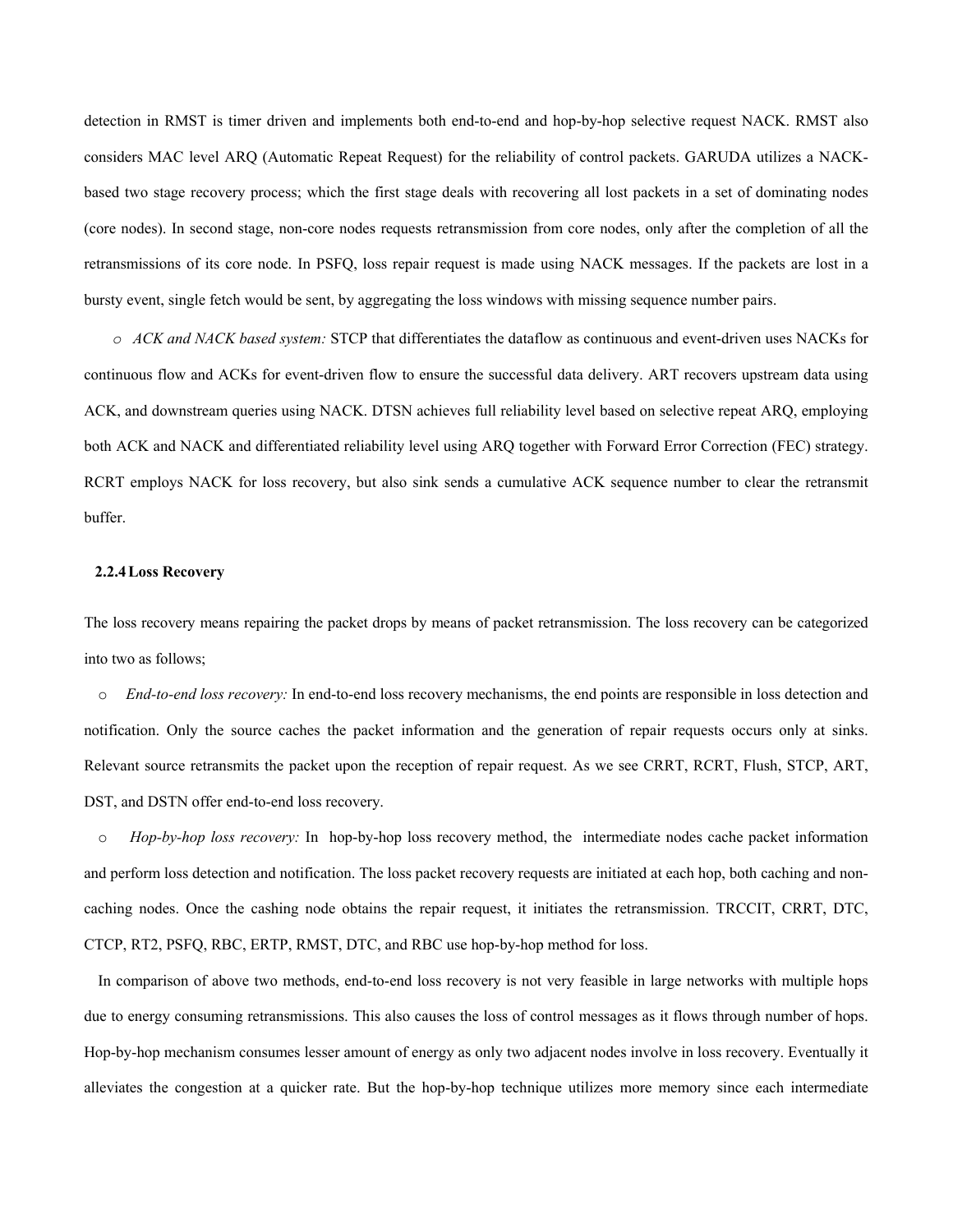sensor maintains a cache to store data. From the transport protocols discussed, PORT, DST and ESRT dealing with event level reliability, do not focus on loss recovery mechanisms.

#### **2.3 Priority Module**

Source prioritization differentiates diverse sensors by means of introducing precedence levels to different sensors, by assigning flow-identifiers or application-identifiers to reflect the importance of each sensor. For example; it is important to assign higher priority to the event driven information compared to synchronous information sensing. Data prioritization is critical in WSN that supports heterogeneous applications having mixed traffic flows to achieve the application specific QoS objectives. In present research community, packet prioritization has achieved more attention due to its capability to implement weighted fairness. In weighted fairness more bandwidth is assigned for sensors handling more critical applications, whereas in simple fairness equal bandwidth is allocated among all sensor nodes. Therefore the importance of weighted fairness outweighs the conventional simple fairness in combined traffic flows. As illustrated in Table.1, TRCCIT, PCCP, PHTCCP, STCP, CTCP, DST and  $RT^2$  claim to achieve flexible differentiation of source traffic by means of precedence levels or application/flow identifiers. These are assigned based on nature of flows, importance of application, and packets' remaining time to deadline.

#### **2.3.1Priority Scheduler**

The prioritization scheduler differentiates the source information based on the nature of the flow or the application [CTCP, STCP, TRCCIT], the precedence level of the source [PHTCCP, PCCP] and information of time to live or the remaining time to deadline  $[RT^2]$  of the packets etc. The schedulers at intermediate nodes arrange the received packets based on the above factors and forward the scheduled queued data to the next hop. For example, PCCP defines local source traffic priorities and transit traffic priorities at each node. Similarly PHTCCP also assigns the precedence levels to diverse sensors. DST and RT<sup>2</sup> determine the packet's remaining time to deadline and the event packets are given high priority at the nodes, as their remaining time to deadline decreases. In TRCCIT, the sources define tunable reliability levels based on the application requirement. STCP differentiates the source traffic as continuous and event-driven and obtains two different reliability levels. Similarly CTCP also assigns two different reliability levels for heterogeneous applications (two different).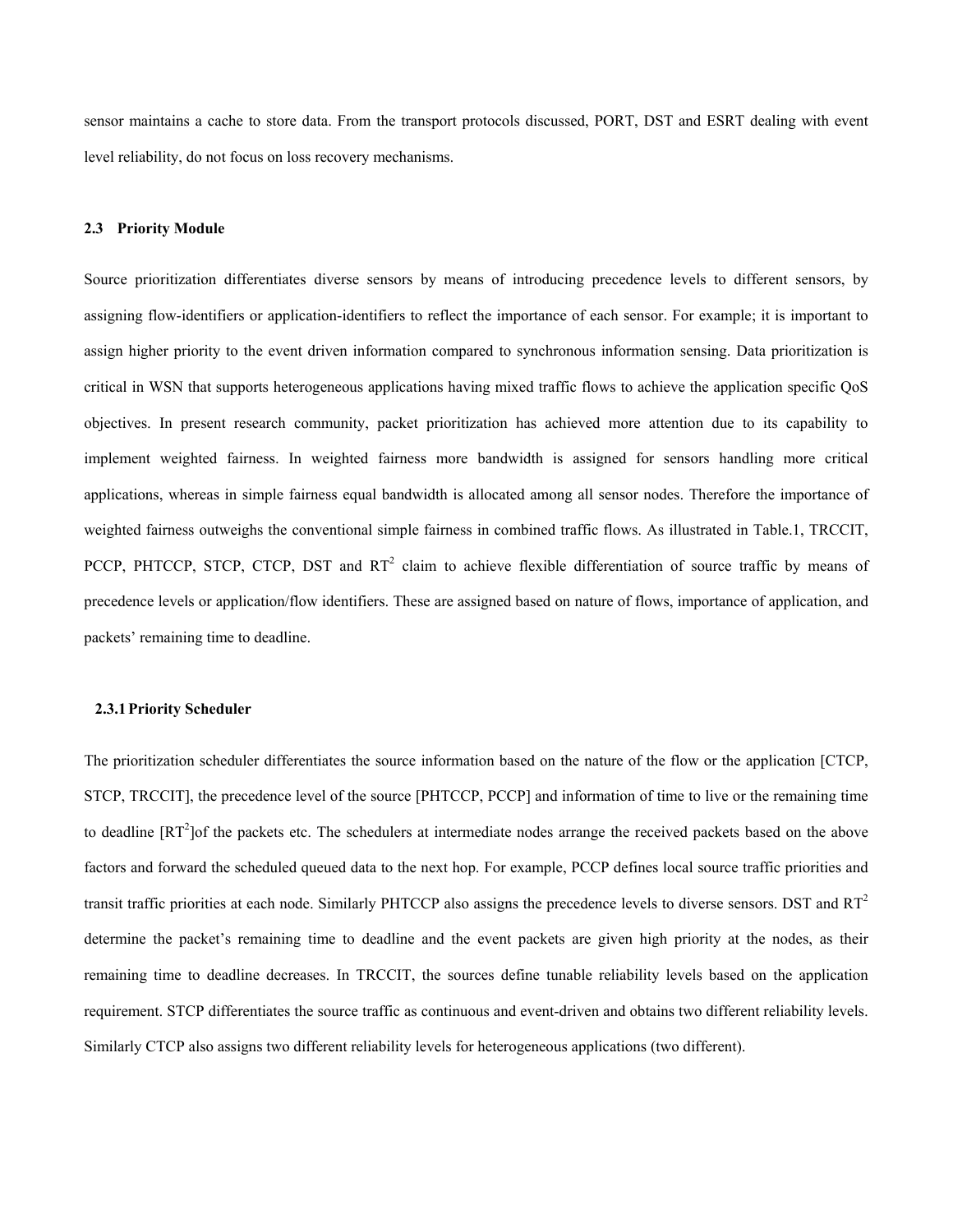## **3. Benchmarking**

As illustrated in section 2, different protocols are featured with different technical attributes and functionalities. The uniqueness of each new protocol more or less lies in one of those features. According to the literature, the researchers have demonstrated the uniqueness of their newly designed protocols by showing the performance improvements in different simulation/experimental environments. However the simulation/experimental settings used by different researchers are dissimilar. Therefore the direct performance comparison among the protocols is difficult, hence to prove one's protocol is better than the rest is challenging. In this section, we study the experimental design space of different protocols and attempt to suggest a benchmark for experimental/simulation settings.

#### **3.1 Experimental/ Simulation Settings**

In this section we discuss the experimental/simulation settings of diverse protocols such as number of sensors, sensor deployment, packet size, simulation area, buffer size and power levels (Table III). Most of the performance overhead claimed by researchers depends on these parameters. However we came across with some contributions, which did not publish some of their simulation settings they used to claim their performances.

The number of sensor nodes distributed in network is mainly determined by the factors like the nature and the size of the area of interested network. For example, in indoor network applications like home automation, not many sensors are required to cover a small area with fewer obstacles. If it is an outdoor network like rainforest or an agricultural field, the size of the region as well as the amount of disturbances may be higher. Therefore it may require more sensors. As illustrated in the Table III, most protocols [TRCCIT, RT2, ART, DST, STCP, ESRT, ERTP, GARUDA, PHTCCP, CCF] have attempted to perform their simulations using higher number of sensors, which is equal or more than 100 sensors. Ability to perform successfully in huge network proves the scalability of the design.

Deploying large number of sensors needs a careful design of topology. Sensor nodes may be deployed in physical environment either in random locations [CRRT, CTCP, RT2, ART, Flush, DST, PORT, STCP, ESRT, ERTP, PHTCCP, CCF, CODA] or in deliberately selected locations based on pre defined plans (e.g. tree, grid) [TRCCT, RCRT, GARUDA, RBC, RMST, PSFQ, PCCP, Siphon, Fusion]. The ad hoc distribution, which is utilized by many protocols here, is used in most practical scenarios, mostly for the establishments where human interaction is low.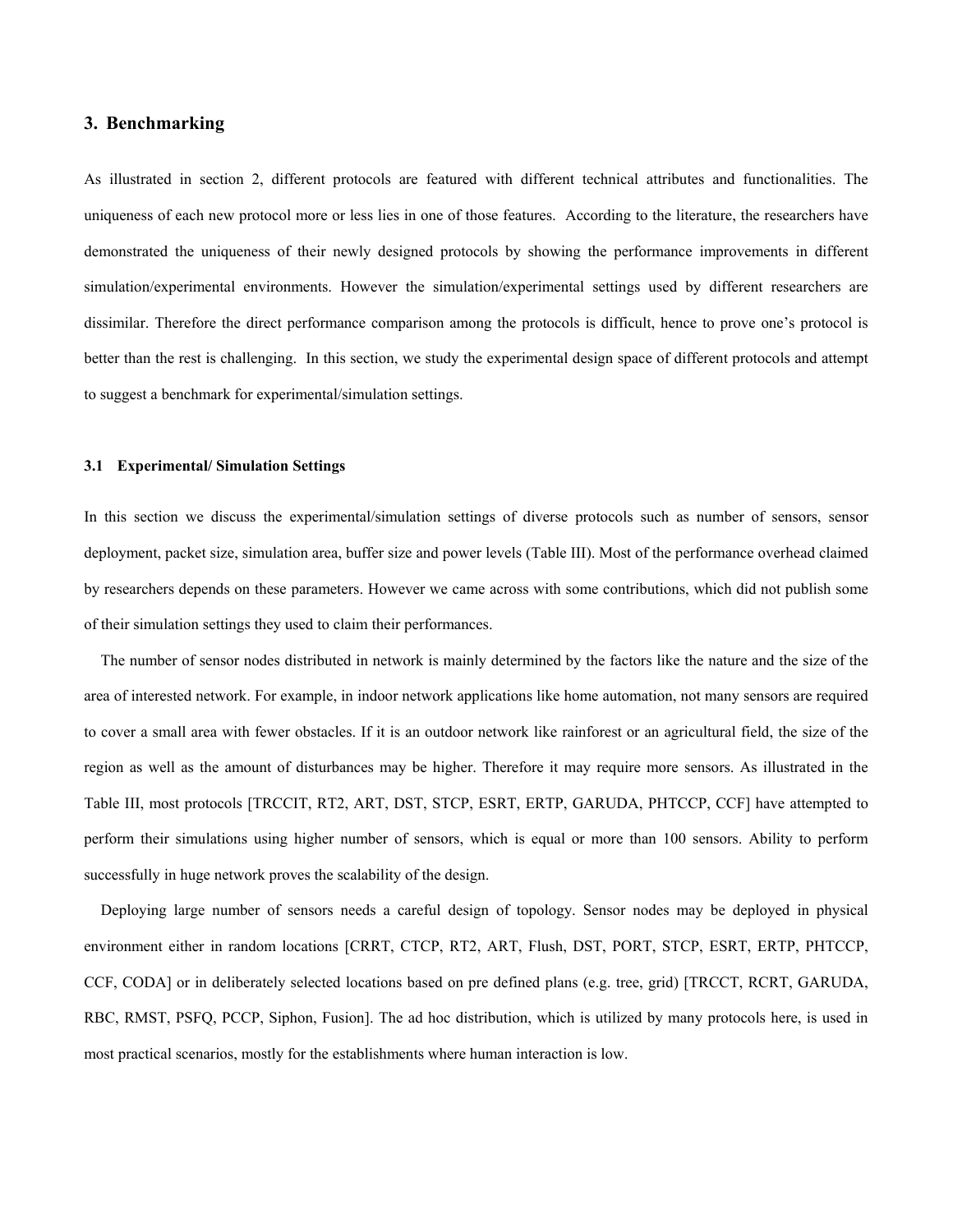|                                                |                        | <b>Applications</b>                               | <b>Sensor</b> | <b>Number</b>  | Packet                   | Coverage                 | <b>Buffe</b>             | Simulati                 | <b>Traffic load</b>       |
|------------------------------------------------|------------------------|---------------------------------------------------|---------------|----------------|--------------------------|--------------------------|--------------------------|--------------------------|---------------------------|
|                                                | <b>Protocols</b>       |                                                   | deploym       | of Sensors     | <b>Size</b>              | Area $(m^2)$             | r size                   | on time                  | (initial<br>tx            |
|                                                |                        |                                                   | ent           |                |                          |                          |                          |                          | rate)                     |
|                                                | <b>TRCCIT</b>          | Heterogeneous concurrent multiple                 | Grid          | 100            | 29bytes                  | $60 \times 60$           | 36                       | ÷,                       | $20$ msgs/s               |
|                                                | (2010)                 | applications<br>High-rate applications: imaging,  | Ad-hoc        | 80             |                          |                          | 40                       | 250s                     |                           |
|                                                | CRRT (2009)            | acoustic localization                             |               |                | 32 bytes                 | 100x100                  |                          |                          | $0.5-4$ pkts/s            |
|                                                | CTCP (2008)            | Heterogeneous concurrent multiple                 | Ad-hoc        | 25             | 216 bits                 | 50 x 50                  | $\overline{\phantom{a}}$ | 1000 s                   | $1/50$ pkts/s             |
|                                                |                        | applications                                      |               |                |                          |                          |                          |                          |                           |
|                                                | $RT^2(2008)$           | Heterogeneous concurrent real-time                | Ad-hoc        | 200/           | $30$ bytes               | 200x200                  | 65                       | 1000s                    | 1,5,10,15,20              |
|                                                |                        | applications: Target tracking,                    |               | sources:41,    |                          |                          |                          |                          | msg/s                     |
|                                                |                        | chemical attack detection                         |               | 62,81,102      |                          |                          |                          |                          |                           |
|                                                | ART (2007)             | Mission critical applications like                | Ad-hoc        | 100            | 100                      | 300x300                  | 50                       | 150s                     | Query                     |
|                                                |                        | country border security                           |               |                | bytes                    |                          |                          |                          | frequency:                |
|                                                |                        |                                                   |               |                |                          |                          |                          |                          | $2-10s$                   |
|                                                |                        |                                                   |               |                |                          |                          |                          |                          | Event                     |
|                                                |                        |                                                   |               |                |                          |                          |                          |                          | frequency:<br>$0.1 - 1 s$ |
|                                                | RCRT (2007)            | High-rate applications: imaging,                  | Tree          | 40             | 64 bytes                 | $\frac{1}{2}$            | $\mathbb{Z}^2$           | $1800 -$                 | Up to $1.2$               |
| <b>Both Reliability and Congestion control</b> |                        | acoustic localization                             |               |                |                          |                          |                          | 3600 s                   | pkts/s                    |
|                                                | FLUSH(2007)            | Bulk data collection applications:                | Ad-hoc        | 79 sensors     | 35 bytes                 | $\overline{\phantom{a}}$ | $\overline{\phantom{a}}$ | $>45$ s                  | 100, 200,                 |
|                                                |                        | volcanic activity monitoring                      |               |                |                          |                          |                          |                          | 400 pkts/s                |
|                                                | <b>DST</b> (2006)      | Heterogeneous real-time                           | Ad-hoc        | 200/           | 30 bytes                 | 200x200                  | $\overline{65}$          | $\overline{a}$           | 1, 0.1, 0.01,             |
|                                                |                        | applications : Border surveillance                |               | sources:41.    |                          |                          |                          |                          | $0.001$ pkts/s            |
|                                                |                        | and intrusion detection                           |               | 62,81,102      |                          |                          |                          |                          |                           |
|                                                | PORT (2005)            | General Sensing application                       | Ad-hoc        | 100            | 36 bytes                 | 1350x1350                | $50\,$                   | 500s                     | $\overline{a}$            |
|                                                | ESRT (2005)            | Event detection applications: signal              | Ad-hoc        | 200/source     | 30 bytes                 | 100x100                  | 65                       | 60s                      | 10, 1, 0.1,               |
|                                                |                        | estimation/tracking                               |               | s 41, 52,      |                          |                          |                          |                          | 0.01, 0.001               |
|                                                |                        |                                                   |               | 62<br>50,100   |                          |                          |                          | 5000 s                   | pkts/s                    |
|                                                | STCP (2005)            | Heterogeneous concurrent multiple<br>applications | Ad-hoc        |                | $\blacksquare$           | 100x100                  | $\Box$                   |                          | $1/50$ pkts/s             |
|                                                | ERTP (2009)            | Data streaming applications: weather              | Ad-hoc        | 200            | 40 bytes                 | 180x180                  | $\Box$                   | 200s                     | $1/60$ pkts/s             |
|                                                |                        | and habitant monitoring                           |               |                |                          |                          |                          |                          |                           |
|                                                | <b>GARUDA</b>          | Downstream reliability applications               | grid          | 100            | 1Kilobyt                 | 650x650                  | $\overline{a}$           | $\overline{\phantom{a}}$ | $25$ pkts/s               |
|                                                | (2008)                 |                                                   |               |                | es                       |                          |                          |                          |                           |
|                                                | RBC (2005)             | High-volume bursty traffic                        | Grid          | 49             | $\overline{\phantom{a}}$ | $\blacksquare$           | $\overline{\phantom{a}}$ | 40s                      | Up to                     |
| Reliability only                               |                        | applications                                      |               |                |                          |                          |                          |                          | 14pkts/s                  |
|                                                | RMST (2003)            | Applications require fragmentation                | Grid          | 21             | 50-100                   | $\overline{\phantom{a}}$ | $\overline{\phantom{a}}$ | $\overline{a}$           | $\overline{a}$            |
|                                                |                        | /reassembly like multimedia                       |               |                | bytes                    |                          |                          |                          |                           |
|                                                | PSFQ (2002)            | Downstream slow fetch reliability                 | Linear        | 13             | 50 bytes                 | 100x100                  | $\Box$                   | 100ms                    | 100pkts/s                 |
|                                                |                        | applications                                      |               |                |                          |                          |                          |                          |                           |
|                                                | PHTCCP<br>(2008)       | Heterogeneous concurrent multiple<br>applications | Ad-hoc        | 100            | 29,33,41<br>.64 bytes    | 100x100                  | 10                       | 60s                      | 4-16 pkts/s               |
| Ē                                              | <b>PCCP</b> (2006)     | Heterogeneous concurrent multiple                 | Tree,         | $\overline{7}$ |                          | $\blacksquare$           | $\omega$                 | 60s                      | $\overline{\phantom{a}}$  |
|                                                |                        | applications                                      | Linear        |                |                          |                          |                          |                          |                           |
| $_{\rm central}$                               | Siphon (2005)          | Generic data dissemination                        | grid          | 48             | $\blacksquare$           | $\blacksquare$           | $\blacksquare$           | 1800s                    | $1/6$ pkts/s              |
|                                                |                        | application                                       |               |                |                          |                          |                          |                          |                           |
|                                                | <b>Fusion</b> (2004)   | High-volume bursty traffic                        | tree          | 55             | $\blacksquare$           | 1493                     | $\blacksquare$           | $\blacksquare$           | $0.25-4$ pkts/s           |
| $\Box$ angestian                               |                        | applications and fairness                         |               |                |                          |                          |                          |                          |                           |
|                                                | $\overline{CCF(2004)}$ | Fairness in applications: large area              | Ad-hoc        | 116            | 30 bytes                 | $\sim$                   | 10                       | 50000s                   | $0.5$ pkts/s              |
|                                                |                        | temperature monitoring                            |               |                |                          |                          |                          |                          |                           |
|                                                | CODA(2003)             | General Sensing application                       | Ad-hoc        | 30             | 64 bytes                 | $\blacksquare$           | $\Box$                   | 30s                      | $\sim$                    |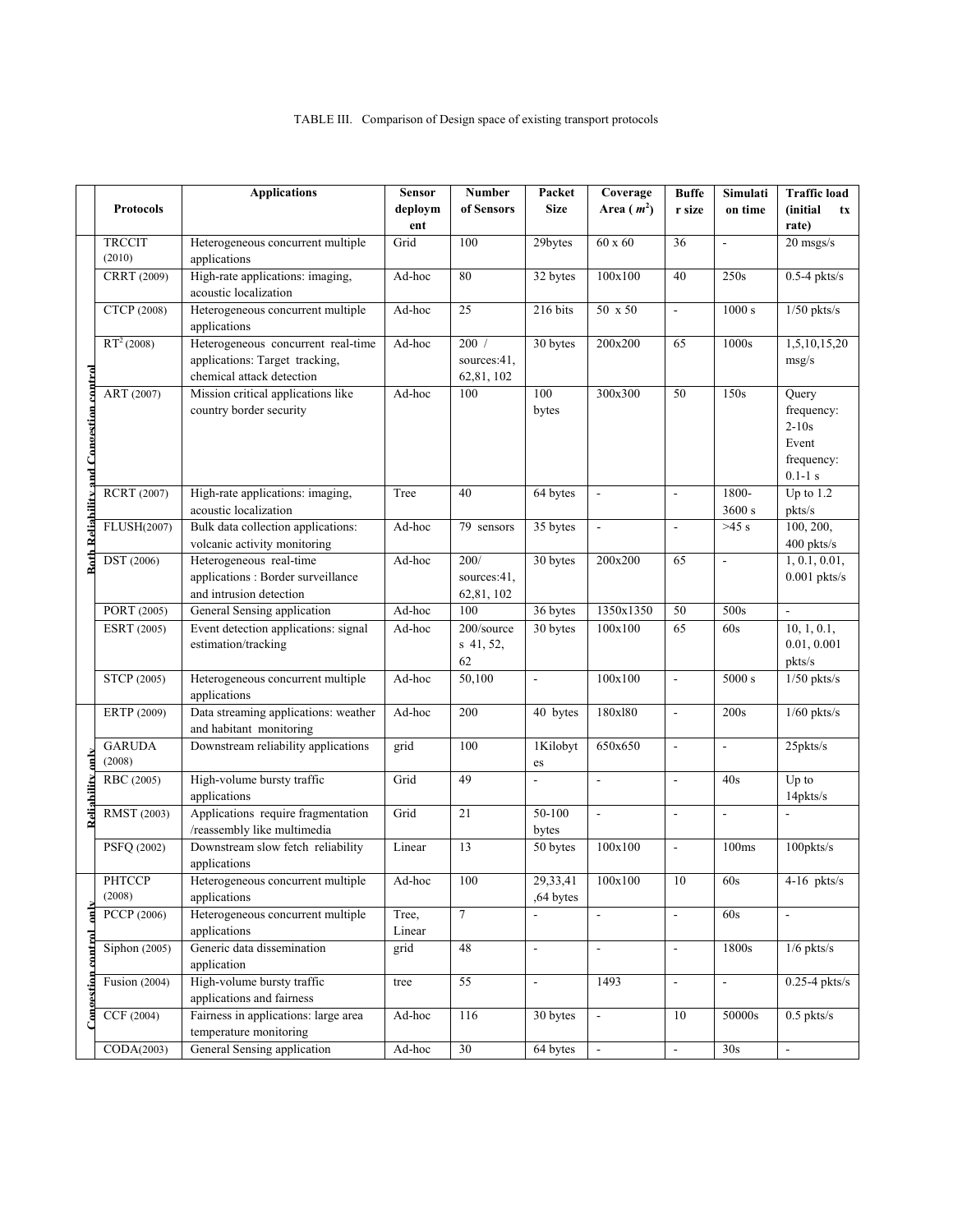The coverage area is referred to the area covered by the effective communication range of the sensors. Based on the coverage area presented by different protocols, we can deduce the suitability of the protocol for different physical locations. For example we can assume that the protocols: TRCCIT, CRRT, CTCP, RT2, ART, DST, STCP, ESRT, ERT, PSFQ, PHTCCP, Siphon, which show lesser covering area (let's take the area less than  $300x300m^2$ ) may be suitable for the applications with small and medium size establishments like buildings and bridges etc. The protocols: PORT and GARUDA that exhibit higher area may be suitable for larger regions like forests and agricultural fields.

It is necessary to ensure that transport layer protocol is capable of handling large size data packets, while maintaining desired performance. The simulation with large packet size evidences its capability to handle complex application packets like multimedia without loss of the quality of output, which can be resulted due to fragmentation. From these protocols, very few offer higher packet size [ART, GARUDA], and all other protocol simulations have been done with packet sizes less than 100 bytes. Buffer size in a WSN mote means the maximum available storage locations in memory. The buffer motes use to store the incoming packets and initiate retransmission in loss recovery process. When the buffer level is low, the possibility of congestion occurrence is high. Since the practical WSN motes contain limited storage, the transport protocol simulation done in software environment also should utilize low buffer lengths to match with the actual environment.

Simulation time is the time period which the protocol has been run before obtaining the performance results. In fact, if the protocol runs for a longer duration without a failure, and if the protocol performance remains unaffected for a long duration of time, it shows the stability and sustenance of the WSN. However according to the Table II, very few protocols ( CCF, Siphon, STCP, RCRT, CTCP,  $RT^2$ ) have run their simulation for at least 1000s. Another factor that decides the performance of the WSN network is that its ability to handle a large traffic load. This factor is decided by the number of source nodes that transmit simultaneously, and the packet rate of source nodes. As given in the table, it is visible that different protocols have used different initial packet rates for their performance evaluation. Pls note that, here we capture only the initial transmission rates and this value can be changed during the simulation due to the rate change plans developed by certain protocols.

#### **3.2 Focussed Application Overview**

In recent research community, WSNs support an extensive range of constructive applications. Some of the many potential applications include military sensing, traffic surveillance, video surveillance, industrial and manufacturing automation,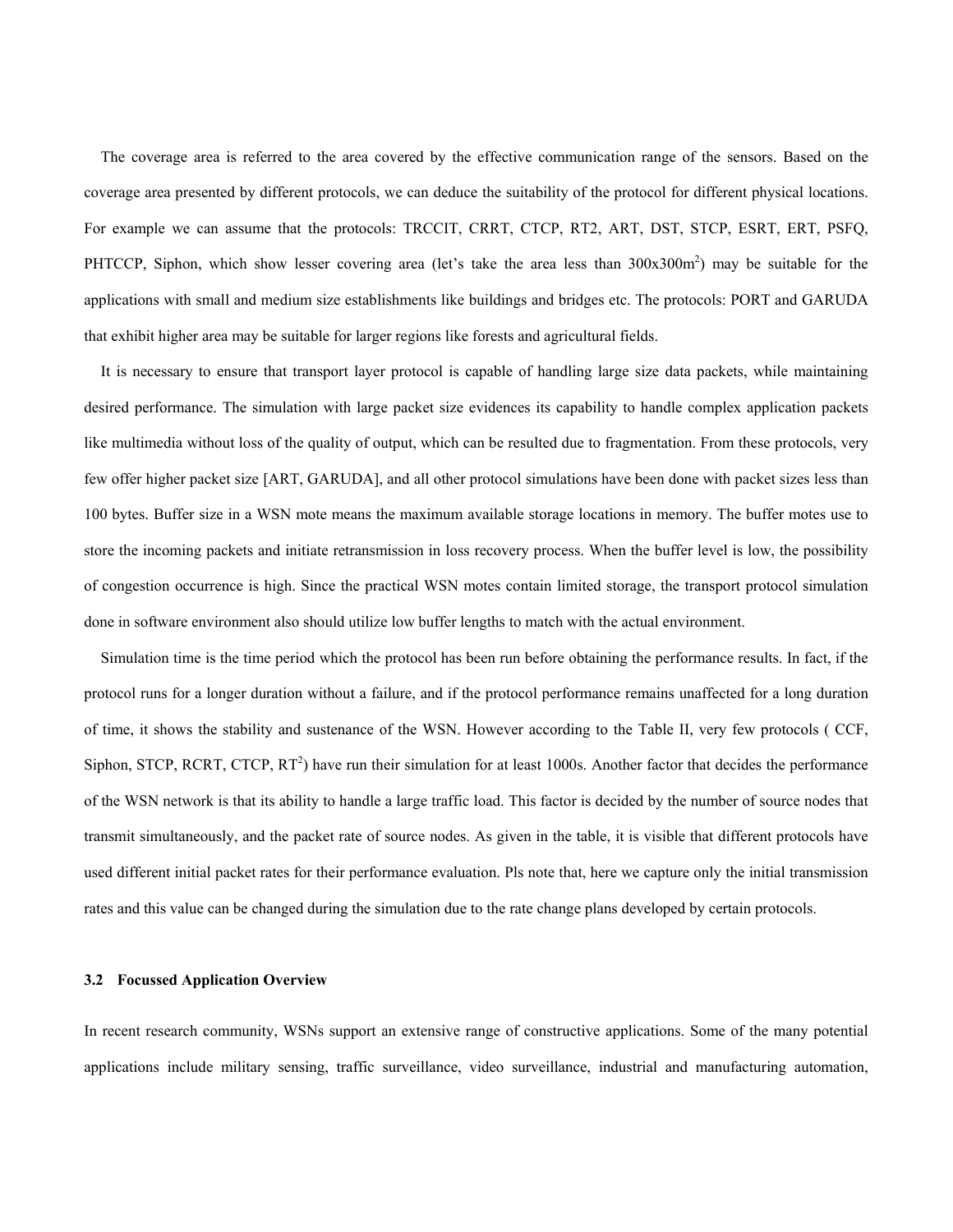process control, inventory management, weather sensing, environment monitoring, national border monitoring, and building and structures monitoring. Different transport protocols are designed to focus on specific group of application support [Flush, And ERTP] and some researches [STCP, RT2, PHTCCP, PCCP, and DST] have attempted to build concurrently running multiple heterogeneous applications in one network.

To obtain optimal performance of the application, the transport protocol must have both efficient and effective congestion control as well as the reliability support mechanisms. Generally most of the WSN applications at least require one of those for successful performance. For example, the end-to-end packet drop rate and effective loss recovery mechanism would be an important measure of performance in the applications that are designed to detect discrete, non-repeating events. Such application would be structure monitoring, where the each and every bit of data from all measuring points is necessary to build a model. Therefore we can assume that the protocols offering efficient loss recovery models are more suitable for such applications. On the other hand congestion creates more adverse effects in applications like environment and habitat monitoring, where the data is periodically collected by sensor and route towards the sink. Here the congestion scenario is possible mainly due to the funnelling effect, which many sensors simultaneously attempt to transmit data towards one sink. Thus we can conclude that the protocols that implement congestion control techniques are more feasible for such applications. But all most all the re-tasking and critical time-sensitive monitoring and surveillance operations essentially require both congestion control and reliability.

As illustrated in Table III, some existing protocols are designed to achieve the specific complex requisites of their focused application or the application group, other than just targeting the basic application needs like reliability support or congestion control. For example, the high end military applications such as battle field surveillance, biological or chemical attack detection and intrusion detection requires real time data transfer, timely reporting of sensor values, and reliable event detection [RT2, DST]. The protocols designed for data streaming applications [ERTP] such as WSNs work independently for long duration of time to monitor the weather conditions may consider energy efficiency, end to end reliability and long-term operation and does not consider much on the end-to-end transmission latency as it is not a key concern in such applications. For the mission critical applications like country border security, etc. which are driven by the queries from the sink, the protocols that offer high downstream reliability [ GARUDA, PSFQ] or bidirectional reliability [ART] are more suitable. Certain protocols focus on high-rate loss-intolerant applications [CRRT, RCRT, and RBC] like imaging, structural monitoring and acoustic localization. In these applications several sensors transmit large amount of information simultaneously towards the sink, resulting congestion and the protocols must be capable to handle bulk data without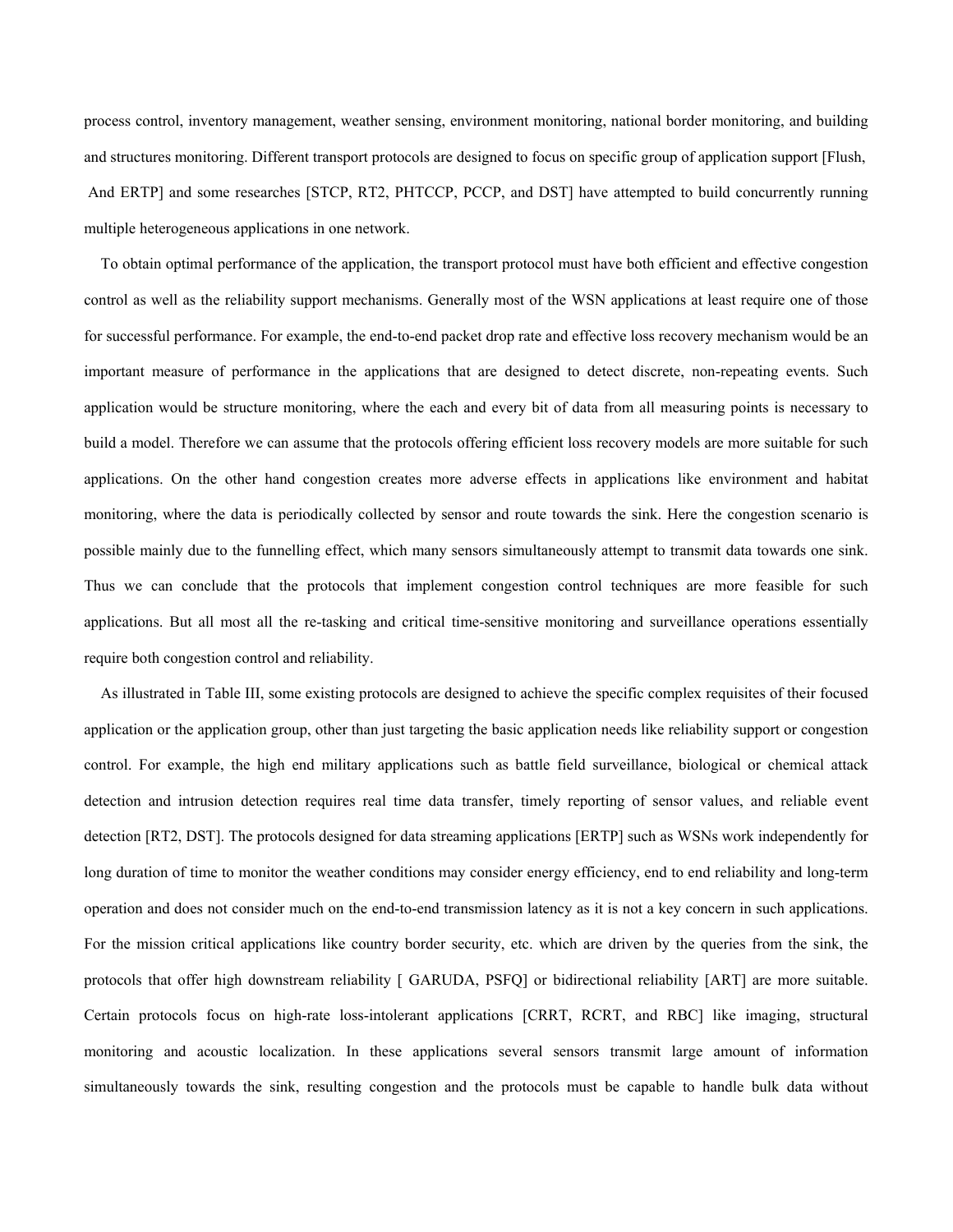congestion collapse and to offer desired reliability. This high volume bursty traffic can also be resulted due to volcanic activity monitoring, which collect data in a coordinated fashion and may cover larger physical areas and have large network depths (Fusion). Certain applications may require the same amount of measurements from geographically dispersed sensors over a large period of time in large physical area such as temperature and humidity monitoring in rainforest. To cater such applications, the protocols must highly consider the data transmission fairness [CCF, Flush, PHTCCP, PCCP].

## **3.3 Experimental Results**

 In this section, we attempt compare the performance statistics published by prior research contributions on WSN transport layer protocols. According to those performance evaluations, the performance criteria used by different protocols are dissimilar and Table.3 illustrates the performance criteria addressed by different protocols.

| Protocol        | Throughput       | Number of<br>collisions | Success rate     | Delivery<br>latency | consumption/<br>Energy | environment<br>Simulation    |
|-----------------|------------------|-------------------------|------------------|---------------------|------------------------|------------------------------|
| <b>TRCCIT</b>   | $\overline{X}$   | $\overline{X}$          | ✓                | ✓                   | $\checkmark$           | <b>TOSSIM</b>                |
| <b>CRRT</b>     | $\checkmark$     | $\overline{X}$          | ✓                | $\checkmark$        | $\checkmark$           | NS <sub>2</sub>              |
| <b>CTCP</b>     | $\overline{X}$   | $\overline{X}$          | ✓                | $\boldsymbol{X}$    | $\checkmark$           | <b>TOSSIM</b>                |
| RT <sup>2</sup> | $\checkmark$     | $\overline{X}$          | $\checkmark$     | $\checkmark$        | $\checkmark$           | NS <sub>2</sub>              |
| <b>ART</b>      | $\overline{X}$   | $\overline{X}$          | $\checkmark$     | $\checkmark$        | $\checkmark$           | NS2                          |
| <b>RCRT</b>     | $\checkmark$     | X                       | ✓                | $\boldsymbol{X}$    | X                      | TinyOS, Experimental testbed |
| <b>FLUSH</b>    | $\checkmark$     | $\overline{X}$          | ✓                | $\boldsymbol{X}$    | $\boldsymbol{X}$       | TinyOS, Experimental testbed |
| <b>DST</b>      | $\checkmark$     | $\overline{X}$          | ✓                | $\checkmark$        | $\boldsymbol{X}$       | NS2                          |
| <b>ESRT</b>     | $\checkmark$     | $\overline{X}$          | $\overline{X}$   | $\overline{X}$      | $\checkmark$           | NS <sub>2</sub>              |
| <b>PORT</b>     | X                | X                       | $\overline{X}$   | $\overline{X}$      | $\checkmark$           | NS2                          |
| <b>STCP</b>     | $\overline{X}$   | $\overline{X}$          | $\boldsymbol{X}$ | $\checkmark$        | $\checkmark$           | <b>TOSSIM</b>                |
| <b>ERTP</b>     | $\overline{X}$   | $\overline{X}$          | ✓                | $\checkmark$        | $\checkmark$           | NS2                          |
| <b>GARUDA</b>   | $\checkmark$     | $\overline{X}$          | $\checkmark$     | $\checkmark$        | $\checkmark$           | NS2                          |
| <b>DTSN</b>     | $\checkmark$     | $\overline{X}$          | ✓                | $\overline{X}$      | $\checkmark$           | OMNET++                      |
| <b>RMST</b>     | X                | X                       | ✓                | $\overline{X}$      | $\overline{X}$         | $\overline{\text{NS2}}$      |
| <b>PSFQ</b>     | $\overline{X}$   | $\overline{X}$          | ✓                | $\checkmark$        | $\overline{X}$         | NS2                          |
| <b>PHTCCP</b>   | $\checkmark$     | $\overline{X}$          | $\checkmark$     | $\overline{X}$      | $\checkmark$           | NS <sub>2</sub>              |
| <b>PCCP</b>     | $\checkmark$     | $\overline{X}$          | $\checkmark$     | $\overline{X}$      | $\overline{X}$         | $\overline{a}$               |
| Siphon          | $\boldsymbol{X}$ | $\overline{X}$          | $\overline{X}$   | $\overline{X}$      | $\checkmark$           | NS2 and Experimental testbed |
| Fusion          | $\checkmark$     | $\overline{X}$          | ✓                | $\checkmark$        | $\overline{X}$         | TinyOs Experimental testbed  |
| <b>CCF</b>      | $\checkmark$     | $\overline{X}$          | $\checkmark$     | $\boldsymbol{X}$    | $\boldsymbol{X}$       | Experimental testbed         |
| <b>CODA</b>     | $\checkmark$     | $\overline{X}$          | ✓                | $\overline{X}$      | $\checkmark$           | $\overline{\text{NS2}}$      |

TABLE IV. COMPARISON OF TECHNICAL FEATURES OF EXISTING TRANSPORT PROTOCOLS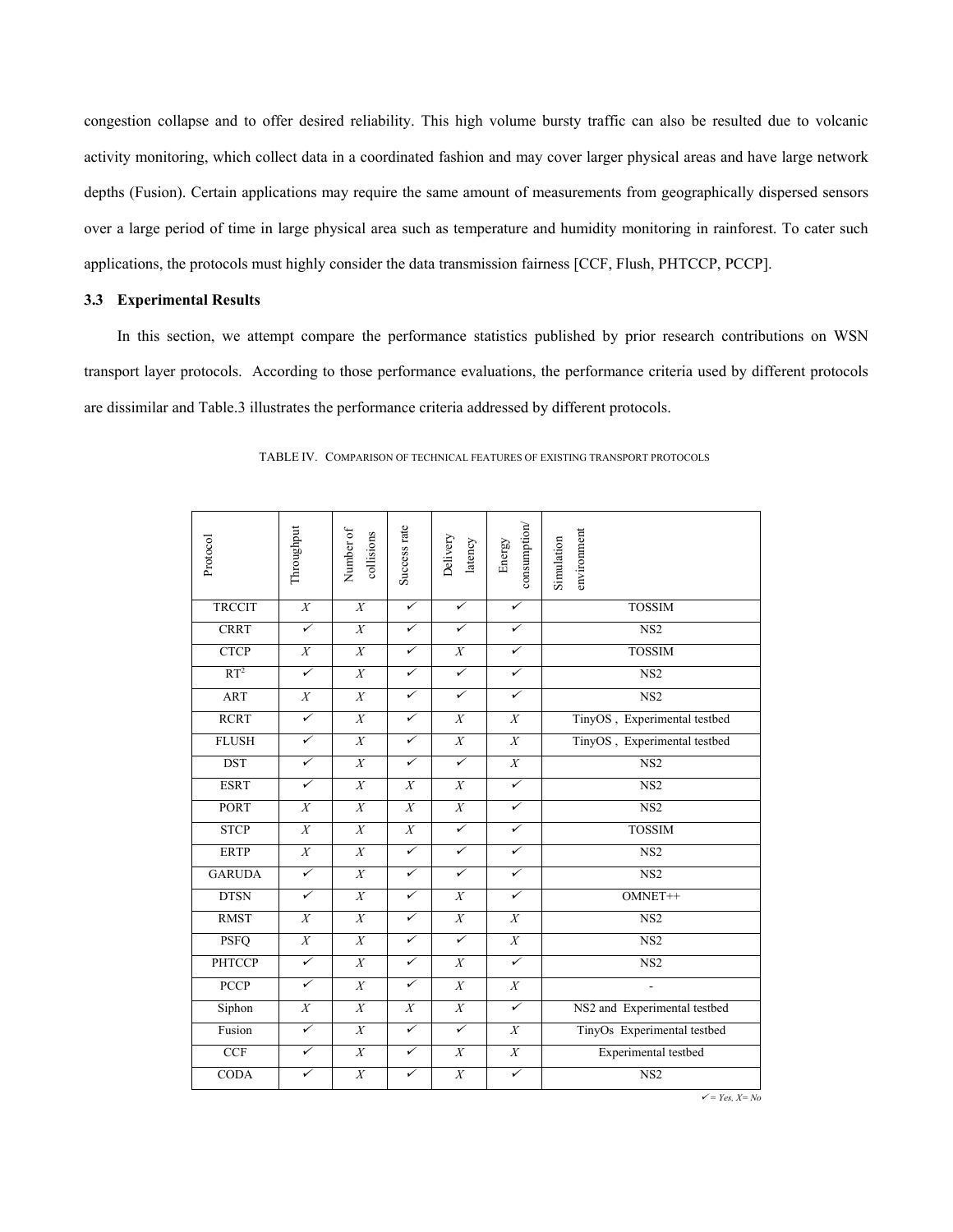Please note that, sometimes the protocol proficiencies are indirectly shown by the researchers; but in this analysis we mostly consider the direct and clear performance results based on the criteria defined in Table IV. For examples, even though the protocols have not properly presented the number of collisions in their published results, one can assume that showing the success rate or the packet drop rate has some impact on the number of collisions. For instance, if the protocol exhibits a higher packet drop rate, one reason behind this can be the higher number of collisions followed by a weak loss detection, notification and retransmission schemes.

 Accordingly, it is visible that different protocols have been evaluated in different performance criteria, which are derived from their application objectives. For example, ERTP develops a protocol for real-time reliable data streaming, hence the corresponding researchers have stressed the performance statistics on energy consumption, success rate and latency. However it is complicated to directly compare the numerical performance results published by different protocols and conclude which protocol shows the highest performances. The main reason behind this is the different simulation/experimental settings used by different protocols. As an example, CRRT shows 1.5-1.75 packets/sec average throughput over the 250s simulation time with source data rates between 1.5pkts/s onwards to 4pkts/s, 80 sensor nodes, buffer length of 40 and packet size of 32 bytes. CRRT shows end-to-end delay of 300-350ms and 90-95% of packet delivery ratio at 4pkts/s source rate with maximum of 2 retransmission limits (CCRT performance is evaluated with 1-4 retransmission limits of dropped packets). On the other hand, TRCCIT has shows the performance at 0-20 msgs/sec information rate, and achieves around 80% packet success rate and around 3sec of delay at 4msgs/sec. Although TRCCIT performances are appeared as lower performance than CRRT, it cannot be validated due to the different simulation settings that TRCCIT has used (100 sensor nodes, packet size of 29 bytes and buffer length of 36). Similarly, if we compare STCP with CTCP, STCP claims 2.78 J at 100% reliability mode, and CTCP claims around 12 mJ of energy consumption at its highest reliability mode ( reliability level 2, the packet success rate is approximately 100%). Similar to the previous case, the direct comparison of STCP and CTCP performances also not practical due to the completely diverse settings utilized by these two protocols. For instance, although both protocols use same packet rate of 1 packet per 50 simulation seconds, the number of nodes and simulation time used by STCP (100 nodes and 5000 simulation seconds) is much higher than that of CTCP (25 nodes and 1000 simulation seconds).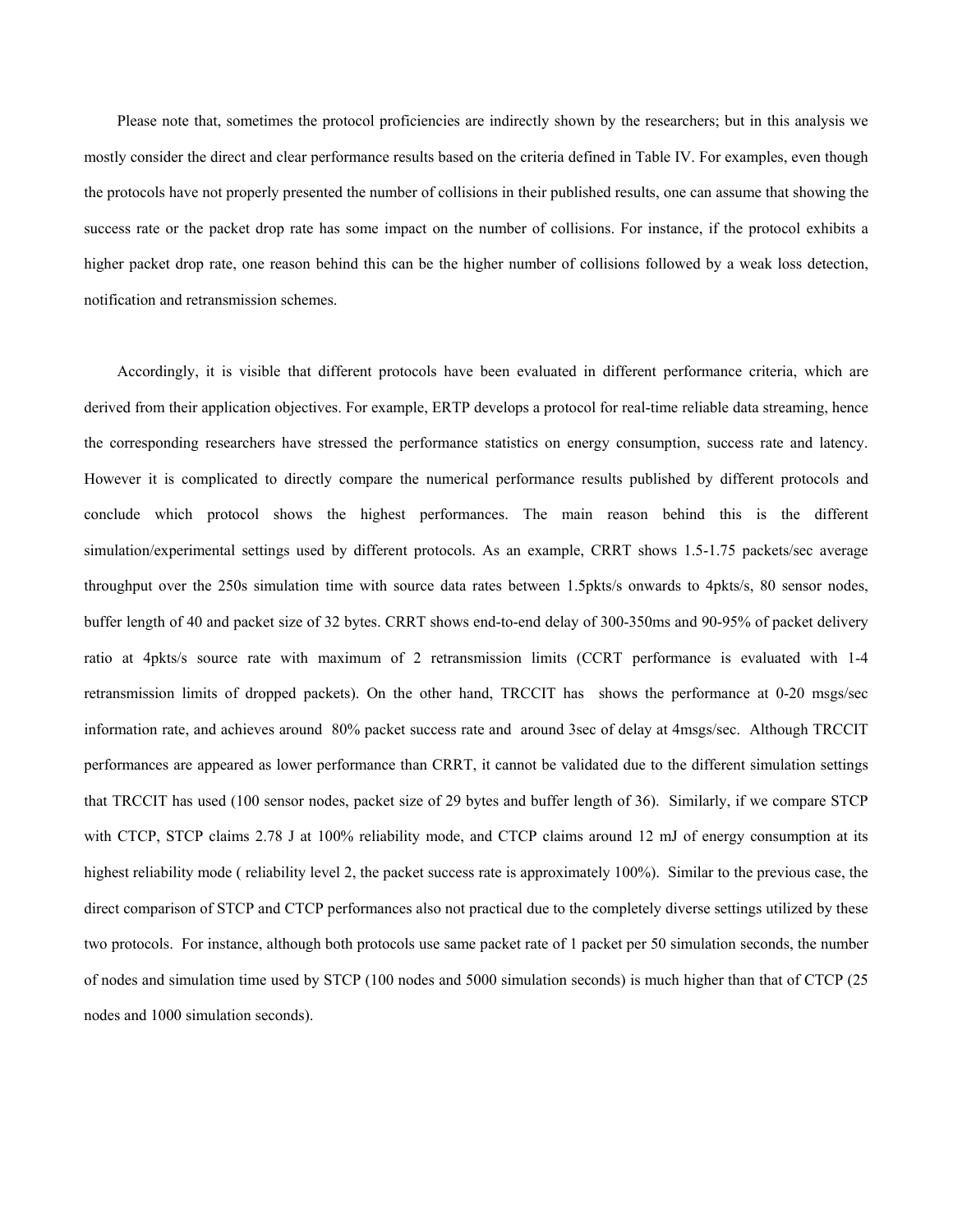In literature, we can find some protocols that attempt to compare the performance of new protocol with existing protocols. However most researchers have compared their protocols with commonly available TCP variants such as TCP-ELFN, TCP-New Reno, etc, and very few researchers have attempted to show the higher performance of their protocols by comparing their protocol with one or two recently emerged protocols, which we focus in this article. For instance, the authors of CRRT have compared the performance with RCRT and the authors of PHTCCP have evaluated their protocol against CCF. Even though the best method of comparing the performance is simulating all the existing protocols in the same simulation domain used for the new protocol, this has become impractical due to the many reasons such as availability of higher number of WSN transport protocols, difficulty of obtaining the simulation source codes from the authors, unavailability of all the experimental/simulation settings in the publications, time constraints, etc. Therefore the best option would be to keep a single benchmark of experimental/simulation settings to simulate the future protocols.

#### **3.4 Benchmark for experimental settings to evaluate the transport protocols**

Here, we suggest a basic benchmark for the experimental/simulation settings based on the analysis we have performed in previous subsections (Table V). One can claim that the researchers should have the choice to select the preferred set of simulation/experimental settings based on their application targets; but the real benefit here is that if all the researchers follow the same benchmark when simulating their protocols, it will be easier for the future researcher to compare his new protocol with the existing protocols just by referring to the published simulation results of exiting protocols. Hence they can easily find out the areas of improvements of their new protocols. In addition, this will save the invaluable time of the researcher.

| TABLE V. SUGGESTED BENCHMARK FOR EXPERIMENTAL SETTINGS |
|--------------------------------------------------------|
|--------------------------------------------------------|

| Criteria                               | <b>Standard</b>                                     |                 |                                                        |               |  |  |  |
|----------------------------------------|-----------------------------------------------------|-----------------|--------------------------------------------------------|---------------|--|--|--|
| <b>Standard number of Sensor Nodes</b> | Small                                               | Medium          |                                                        | Large         |  |  |  |
|                                        | 25                                                  |                 | 100                                                    | 200           |  |  |  |
| <b>Convergence Area</b>                | Low coverage                                        | Medium coverage |                                                        | High coverage |  |  |  |
|                                        | $50x50 \text{ m}^2$                                 |                 | $100x100m^2$                                           | $300x300m^2$  |  |  |  |
| <b>Standard packet size</b>            | Scalar                                              |                 | Multimedia/Query                                       |               |  |  |  |
|                                        | 30 bytes                                            |                 |                                                        | 1Kb           |  |  |  |
| <b>Topology</b>                        | Adhoc                                               |                 |                                                        |               |  |  |  |
| <b>Simulation time</b>                 | 1000s                                               |                 |                                                        |               |  |  |  |
|                                        | Usual scalar traffic                                |                 | High volume bursty scalar traffic/multimedia           |               |  |  |  |
| Data transfer rate                     | Starting rate: 10pkts/s<br>Step increment: 10pkts/s |                 | Starting rate: 100 pkts/s<br>Step increment: 100pkts/s |               |  |  |  |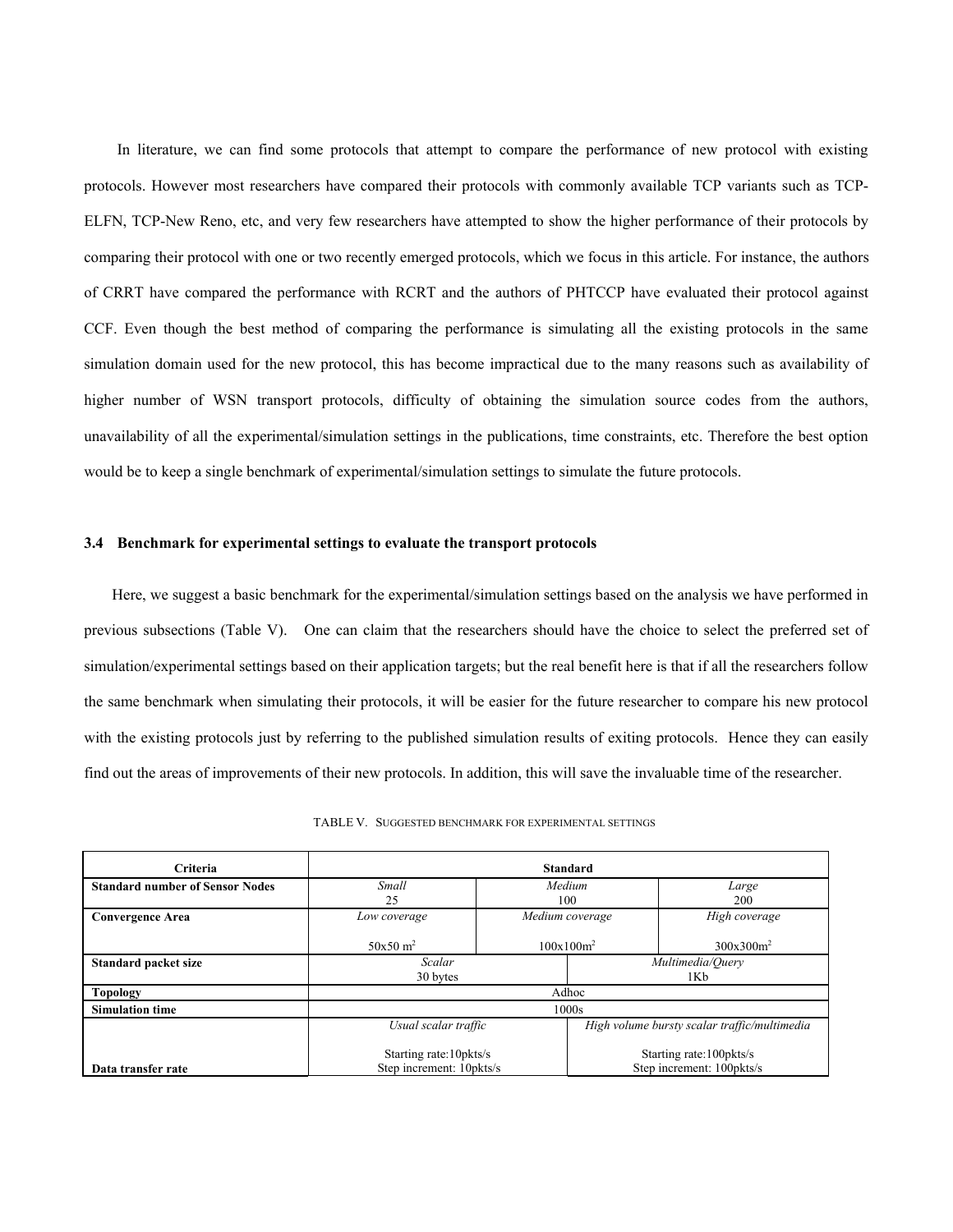The selection of values for this benchmark is based on the experimental settings used by prior researches and the general application scenarios applicable for different experimental settings.

Usually the small scale networks like small home networks or in-vehicle networks require around 5-20 sensor nodes for general control applications. For example, the usual number of sensors used in a basic in-vehicle environment is six sensors, namely the oxygen sensor, the air pressure sensor, the air temperature sensor, the engine temperature sensor, the throttle position sensor, and the knock sensor. However in currently available advanced in-vehicle networks, the number of sensors has been increased as the newly added reverse sensors, multi-media application sensors, curtain control sensors etc. In addition, the current home networks are also equipped with at least 15-20 sensors and even more to perform different sensing and controlling applications. Therefore we decide to keep the standard of 20 sensor nodes for the small scale network simulations. Likewise our recommendation is to use 100 nodes to simulate the medium sized networks like schools and hotels, which are located in a larger geographical area and also have higher disturbances due to many buildings and inhabitants compared to the small scale networks. In addition, for the researchers who focus on large networks like rain forests and agricultural fields, our recommendation is to simulate the networks with 200 nodes. Here we assume that 200 sensor nodes are sufficient to fulfil very large scale applications as the protocols like DST and  $RT^2$  use 200 nodes in their simulations and claim the suitability for large scale application areas like border surveillance and chemical attack surveillance.

As we discussed in previous section, the coverage area indicates how well the area is tracked by the sensors. If a higher area like very large rainforests or large country boarders is required to be tracked, we recommend using  $300x300m^2$  coverage areas in simulation settings. One reason to select this value is that, many protocols  $(RT<sup>2</sup>, ERTP, ART, and DST)$  claim to satisfy the requirements of large scale applications like weather monitoring, and boarder surveillance using the coverage area between  $150x150m^2$  to 300 x300m<sup>2</sup>. Similarly we also define the coverage area as  $100x100m^2$  for a medium area like bridges and  $50x50$  m<sup>2</sup> for a small area.

We define the standard packet size for the scalar data as 30 bytes, as this is the most commonly used data size by previous works. For the multimedia and large control and query applications, we define the standard of 1kb packet size, as the body of the multimedia data and control queries is higher if sent in single or few numbers of packets. In addition, especially in large control queries, the fragmentation of a large packet to smaller packets can cause the loss of critical parts of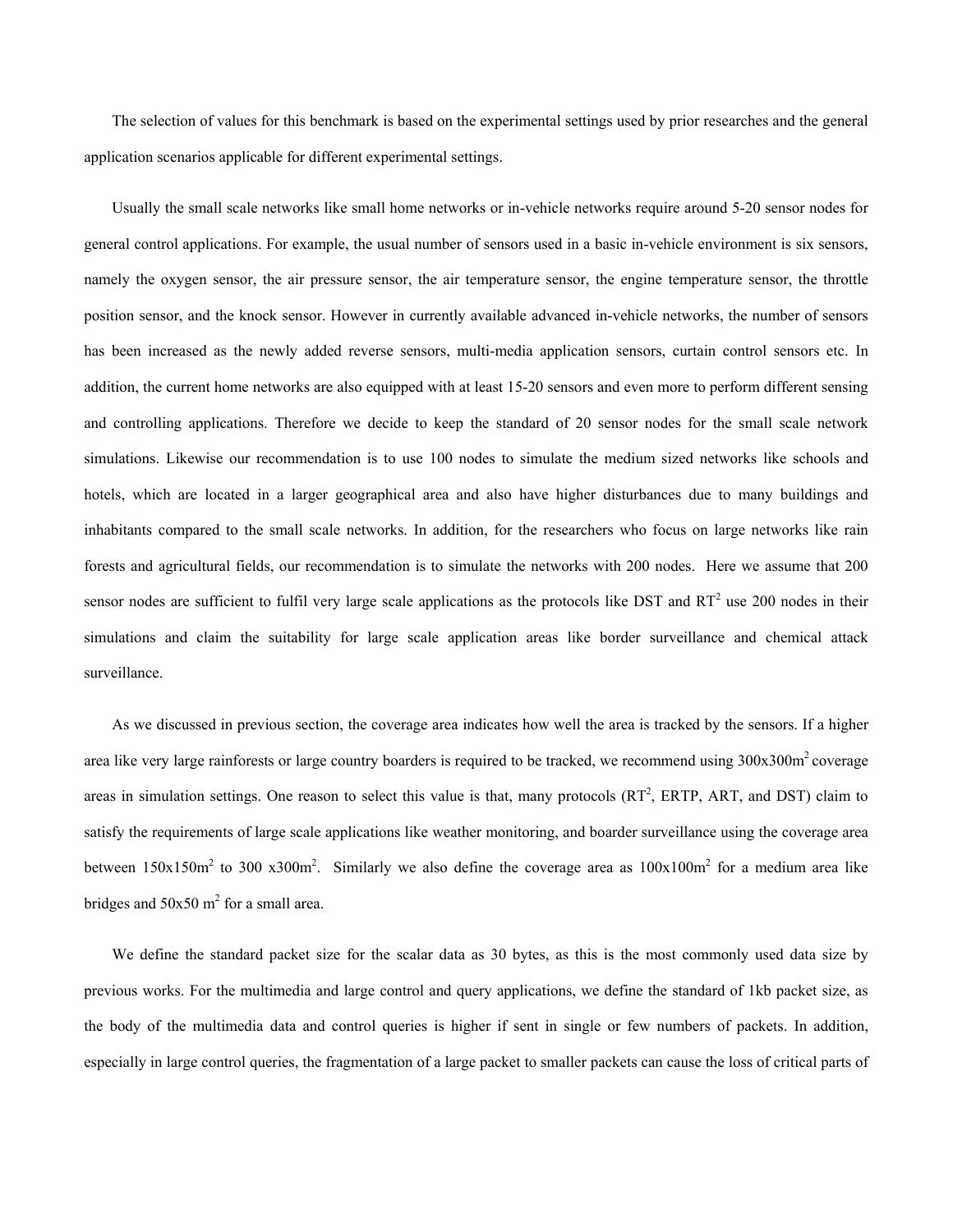the control information. In fact, GARUDA uses 1kb packet size for the protocol simulation, claiming to tackle the problems faced by smaller packet sizes in large query and control message transfers.

The standard topology we used here is adhoc topology. This is because the adhoc topology is the most widely used topology by critical WSN applications compared to pre-planned topologies. For instance, the preplanned topologies like tree and grid are suitable for establishments where humans can easily interact to locate the sensor nodes. However, the humanaccessibility to the most critical WSN application areas like chemical attack detection, and volcanic activity monitoring, is difficult. For such WSN networks, the practical topology is the adhoc topology.

We select 1000s as the standard simulation time. If the protocol runs for a longer duration without a failure, and if the protocol performance remains unaffected for a long duration of time, it shows the stability and the sustenance of the protocol in long-term. However due to the time constraints in performing simulations, we limit this value to 1000s as researchers (CTCP,  $RT^2$ , CCF) have successfully simulated their protocol for more than 1000s, making this value practical in performing simulation.

The initial packet transmission rate decides the total traffic load transmitted to the network in start-up. Considering the initial packet rates used by different protocols, we set the standard to use 10 packets/sec initial packet transmission rate for usual scalar applications. If higher packet rates are required to satisfy high volume bursty traffic information (RBC, Flush), we recommend to use 100pkts/s. We also recommend simulating the protocols in different initial packet rates; standard increment of 10pks/s for usual scalar data, and 100 pkts/s for high volume bursty data, to find out the protocols proficiency in withstanding higher initial traffic loads. Please note that this packet transmission rate can be changed during the simulation process due to the different instructions offered in the algorithms such as efficient rate planning methods.

# **4. Conclusions**

In this article, we present a generic framework for WSN transport protocol, an evaluation of technical and experimental attributes of existing transport protocols and a benchmark for experimental settings.

Based on the technical feature review, it is clear that even though there is huge number of transport protocol designs, several research issues such as cross-layer optimization, weighted fairness, and active queue monitoring in congestion control, require further attention in future researches. Among these protocols very few transport protocols such as  $RT^2$ , PCCP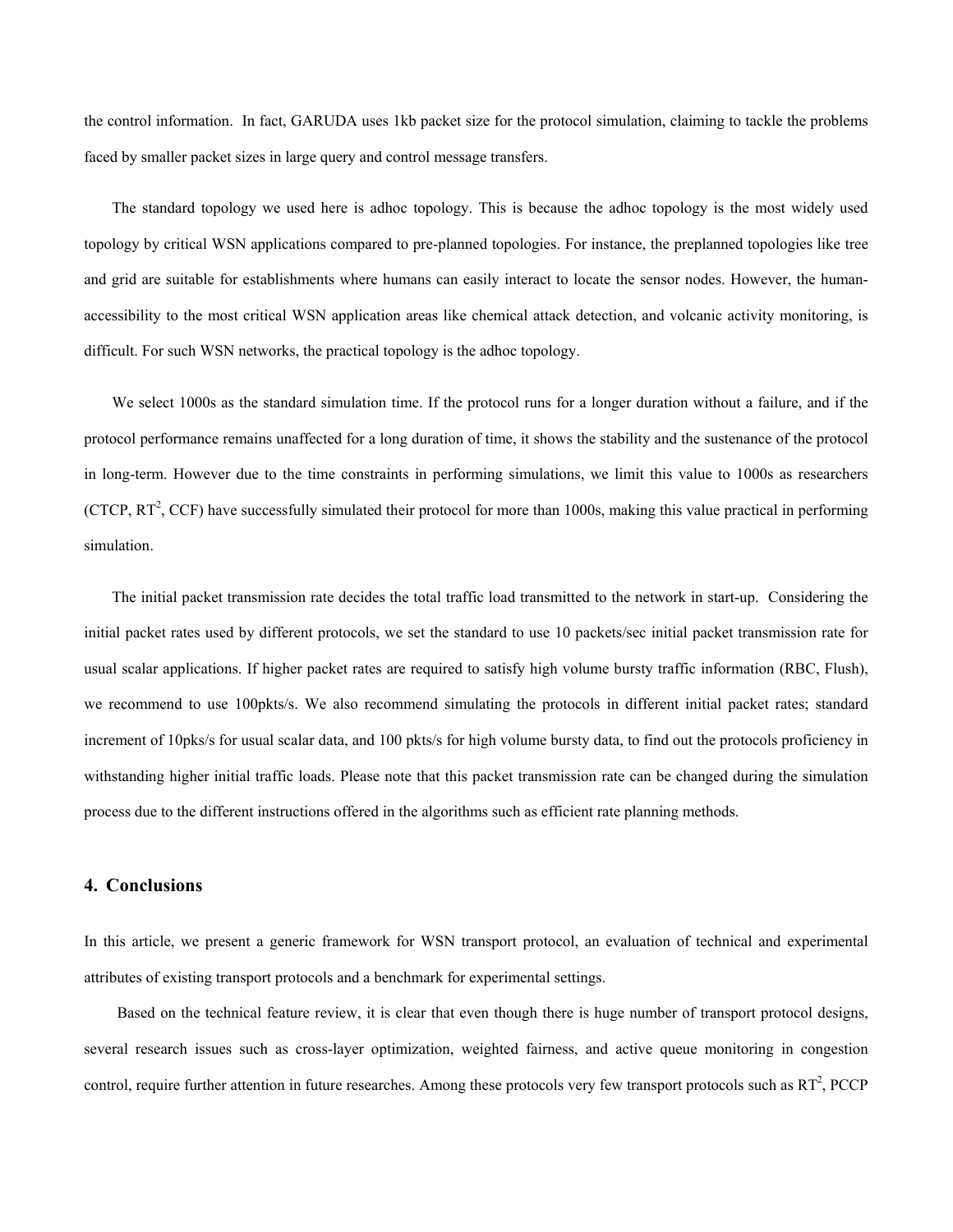and PHTCCP enhance the performance using cross layer interaction. Some other protocols such as RMST and DTSN also rely on link layer ARQs but do not take much benefit from cross layering in increasing performance. Achieving applicationspecific QoS and weighted fairness that allocates more bandwidth for imperative sensors are crucial in handling heterogeneous applications. But only few protocols such as PCCP, PHTCCP DST, RT<sup>2</sup>, STCP and CTCP address the node prioritization and variable reliability levels for diverse sensors. Most congestion control mechanisms in current protocols monitor the channels and dynamically regulate the data transmission rate only when the congestion is detected. But it is vital to monitor the channel intelligently to control the possible anticipated congestion scenarios, before the real congestion occurs. Only few protocols like TRCCIT, and  $RT^2$  concern on intelligent queue monitoring.

In addition to the technical feature review, we also review design space and the application overview of different protocols and suggest a benchmark for experimental settings. Since the different protocols have used different experimental settings in protocol simulation/experiment, it's difficult to directly compare the performance figures achieved by different protocols. This fact makes the necessity of having well-defined benchmark for simulation/experimental settings. If all the protocols are simulated based on a standard set of simulation/experimental settings, the future researchers can compare the performance of new protocols with existing ones by just referring to the published simulation results of existing protocols.

# **5. References**

- [1] Alam M. and Hong C.S. CRRT: Congestion-Aware and Rate-Controlled Reliable Transport in Wireless Sensor Networks. IEICE Trans. Commun 2009; E92(B): 184-189
- [2] Culler D, Estrin D, Srivastava M. Overview of Sensor Networks. IEEE Computer 2004; 37 (9):41-49
- [3] Dunkels A, Voigt T, Ritter H, and Alonso J. Distributed TCP Caching for Wireless Sensor Networks. in the Proceedings of the 3rd Annual Mediterranean Ad Hoc Networking Workshop. Turkey. 2004.
- [4] Ee CT and Bajcsy R. Congestion control and fairness for many-to-one routing in sensor networks. in the Proceedings of 2nd international conference on Embedded networked sensor systems. Baltimore, MD, USA. 2004. pp. 148 - 161
- [5] Giancoli E, Jabour F, Pedroza A. CTCP: Reliable Transport Control Protocol for sensor networks. In: International Conference on Intelligent Sensors, Sensor Networks and Information Processing. 2008. pp 493-498.
- [6] Gungor VC, Akan OB, Akyildiz IF. A Real-Time and Reliable Transport (RT) Protocol for Wireless Sensor and Actor Networks. IEEE/ACM Transactions on Networking. 2008; 16 (2):359-370.
- [7] Gungor V C, and Akan OB. DST: Delay sensitive transport in wireless sensor networks. in the Proceedings of Seventh IEEE International Symposium on Computer Networks. Istanbul, Turkey. 2006. pp. 116–122.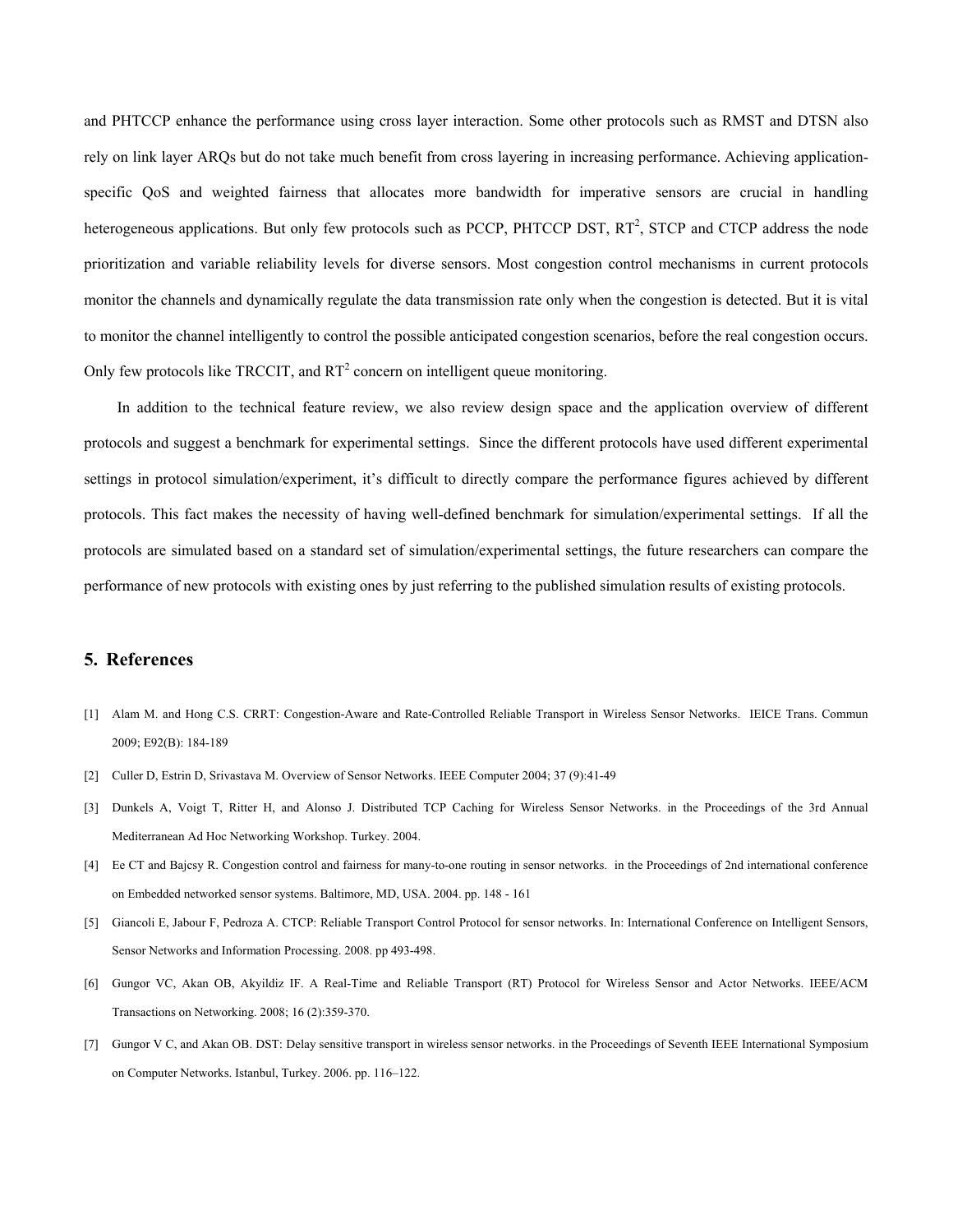- [8] Gouda MG. Reliable Bursty Convergecast in Wireless Sensor Networks. in the Proceedings of the 6th ACM International Symposium on Mobile Ad Hoc Networking and Computing (ACM Mobihoc). USA. 2005. pp. 266-276.
- [9] Hull B, Jamieson K, and Balakrishnan H.Mitigating Congestion in Wireless Sensor Networks. in the Proceedings of the 2nd ACM Conference on Embedded Networked Sensor Systems (ACM SenSys). USA. 2004. pp. 134-147
- [10] Justin J, Atiquzzaman M. Transport Protocols for Wireless Sensor Networks: State-of-the-Art and Future Directions. International Journal of Distributed Sensor Networks. 2007; 3(1): 119-133.
- [11] Kim S, Fonseca R, Dutta P, Tavakoli A. Culler D. Levis P. Shenker S. and Stoica I.Flush: a reliable bulk transport protocol for multihop wireless networks. in Proceedings of the 5th international conference on Embedded networked sensor systems. Sydney, Australia. 2007.pp. 351 - 365.
- [12] Levis P, Patel N, Culler D, and Shenker S. Trickle: a self-regulating algorithm for code propagation and maintenance in wireless sensor networks. in the Proceedings of the 1st conference on Symposium on Networked Systems Design and Implementation. San Francisco, California,USA. 2004.pp. 29- 31.
- [13] Le T, Hu W, Peter, Corke, and Jha S. ERTP: Energy-efficient and Reliable Transport Protocol for data streaming in Wireless Sensor Networks. Computer Communications 2009; 32:1154-1171
- [14] Monowar MM, Rahman MO, Pathan ASK, and Hong CS. Congestion control protocol for wireless sensor networks handling prioritized heterogeneous traffic. in Proceedings of the 5th Annual International Conference on Mobile and Ubiquitous Systems: Computing, Networking, and Services. Dublin, Ireland. 2008.
- [15] Marchi M, Grilo A, and Nunes M. DTSN Distributed Transport for Sensor Networks. in the Proceedings of IEEE Symposium on Computers and Communications (ISCC). Aveiro, Portugal. 2007.
- [16] Paek J. and Govindan R. RCRT: rate-controlled reliable transport for wireless sensor networks. in the Proceedings of the 5th international conference on Embedded networked sensor systems. Sydney, Australia. 2007. pp. 305 - 319.
- [17] Park SJ, Vedantham R, Sivakumar R, and Akyildiz IF. A scalable approach for reliable downstream data delivery in wireless sensor networks. in the Proceedings of the 5th ACM International Symposium on Mobile Ad Hoc Networking and Computing (ACM Mobihoc).Japan.2004.pp. 78-79.
- [18] Shaikh FK, Khelil A, Ali A, and Suri N. TRCCIT: Tunable Reliability with Congestion Control for Information Transport in Wireless Sensor Networks. in Proceedings of the International Wireless Internet Conference (WICON).Singapore, 2010.
- [19] Sankarasubramaniam Y, Akan OB, and Akyildiz IF. ESRT: Event-to-Sink Reliable Transport in Wireless Sensor Networks. in the Proceedings of the 4th ACM International Symposium on Mobile Ad Hoc Networking and Computing (ACM Mobihoc). USA. 2003. pp. 177–188.
- [20] Stann F, and Heideman J. RMST: Reliable Data Transport in Sensor Networks, in the Proceedings of the 1st IEEE International Workshop on Sensor Network Protocols and Applications (SNPA). USA. 2003. pp. 102–113.
- [21] Tezcan N, Wang W. ART: an asymmetric and reliable transport mechanism for wireless sensor networks. International Journal of Sensor Network 2007; 2: 188-200
- [22] Wang C, Sohraby K, Lawrence V, Li B, and Hu Y. Priority-based Congestion Control in Wireless Sensor Networks. Trustworthy Computing 2006;1:22-31
- [23] Wan CY, Eisenman SB, Campbell AT, and Crowcroft J. Siphon: overload traffic management using multi-radio virtual sinks in sensor networks. in 3rd international conference on Embedded networked sensor systems.San Diego, California,USA.2005.pp. 116 -129